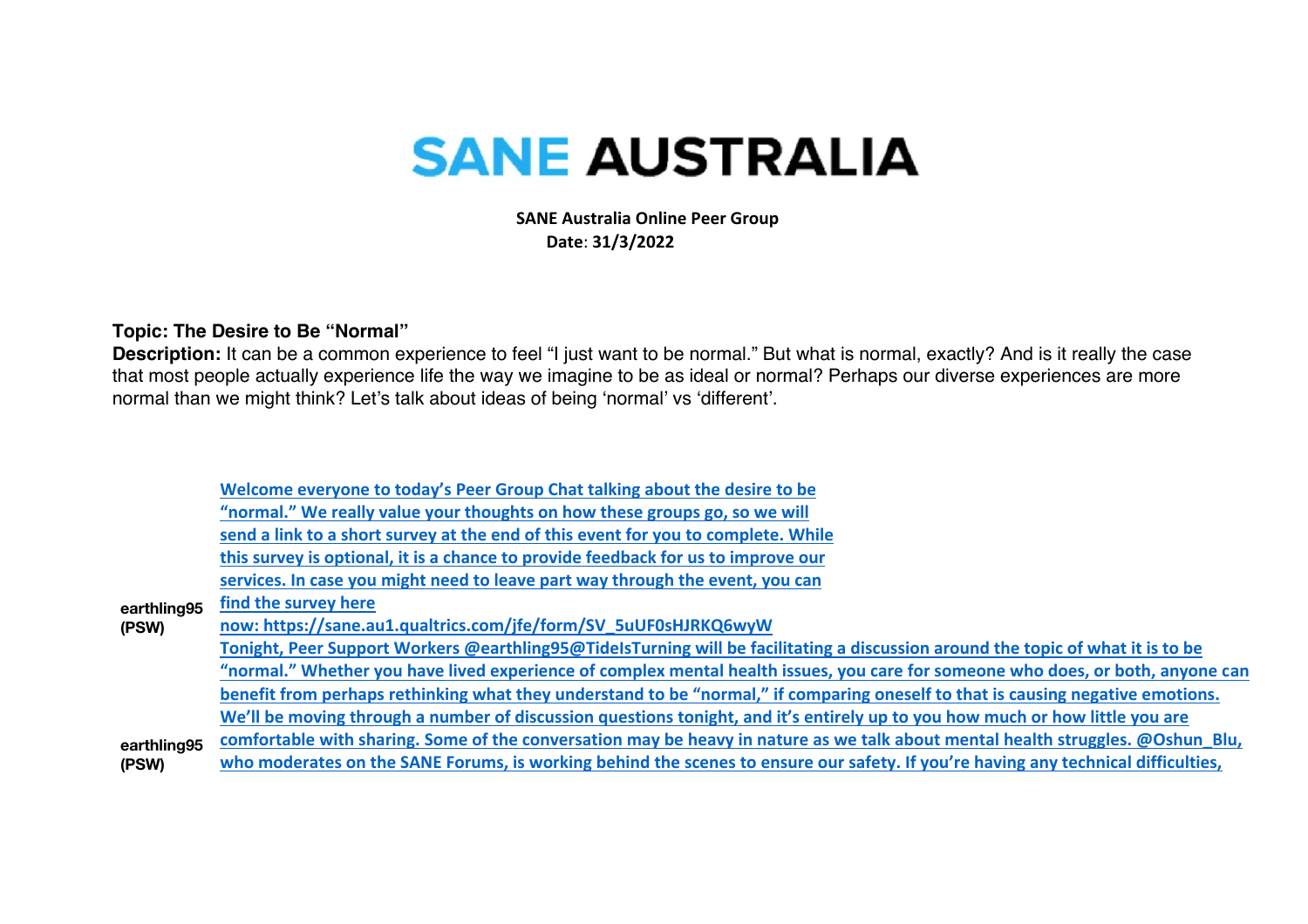|                      | please see our FAQ (https://www.sane.org/peer-support/peer-group-chat/chat-faqs#what-if-i-am-having-a-tough-time-and-need- |
|----------------------|----------------------------------------------------------------------------------------------------------------------------|
|                      | immediate-support) or message @Oshun Blu.                                                                                  |
|                      | We're looking forward                                                                                                      |
|                      | to creating a space                                                                                                        |
|                      | where we can reflect                                                                                                       |
|                      | and learn together and                                                                                                     |
|                      | expand our ideas of                                                                                                        |
| earthling95          | what it means to be                                                                                                        |
| (PSW)                | "normal"                                                                                                                   |
|                      | We will be starting                                                                                                        |
|                      | the discussion                                                                                                             |
|                      | shortly, and will                                                                                                          |
|                      | just allow a bit                                                                                                           |
|                      | more time for                                                                                                              |
| earthling95          | people to log on                                                                                                           |
| (PSW)                | and join $\bullet$                                                                                                         |
|                      | Welcome                                                                                                                    |
|                      | everyone!                                                                                                                  |
|                      | Feel free to                                                                                                               |
|                      | introduce                                                                                                                  |
|                      | yourselves.                                                                                                                |
| earthling95          | l'm                                                                                                                        |
| (PSW)                | earthling95                                                                                                                |
| Oshun_Blu            | Hey hey! I'm                                                                                                               |
| (Moderator)          | @Oshun_Blu :)<br>Hi:                                                                                                       |
| <b>TideisTurning</b> | @TideisTurning                                                                                                             |
| (PSW)                | here                                                                                                                       |
| earthling95          | Welcome                                                                                                                    |
| (PSW)                | @teej :)                                                                                                                   |
| <b>TideisTurning</b> | Hi @Teej                                                                                                                   |
| (PSW)                | :)                                                                                                                         |
|                      | Hey                                                                                                                        |
|                      | @Teej!                                                                                                                     |
| Oshun_Blu            | Welcome                                                                                                                    |
| (Moderator)          | :)                                                                                                                         |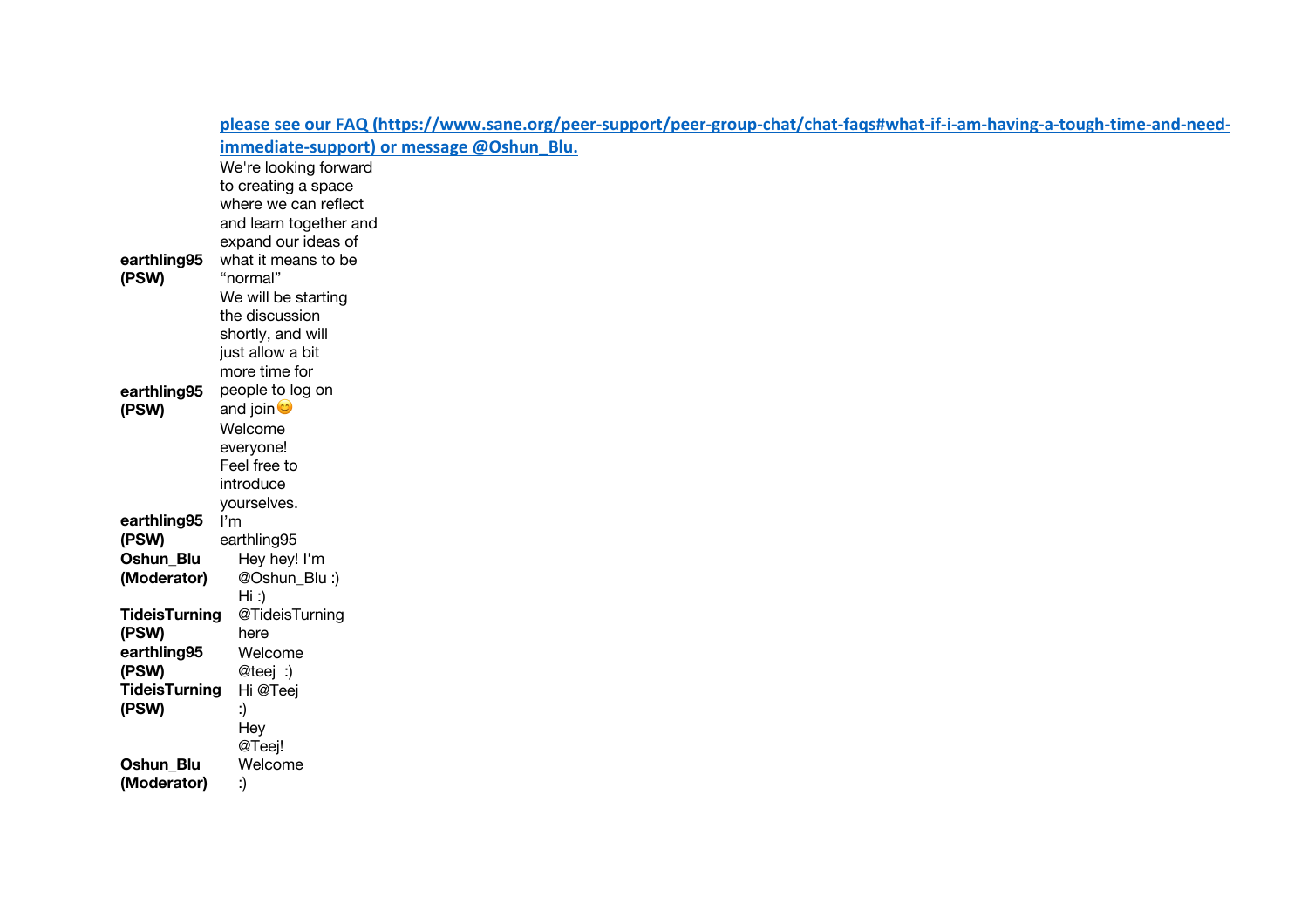| teej<br>earthling95<br>(PSW)             | Hi all $\ddot{\ddot{\mathbf{u}}}$<br>Welcome<br>Snowie:)<br>Hey Snowie!                                                                                                                                                                                                                                                                                                  |
|------------------------------------------|--------------------------------------------------------------------------------------------------------------------------------------------------------------------------------------------------------------------------------------------------------------------------------------------------------------------------------------------------------------------------|
| Oshun Blu<br>(Moderator)                 | Good to see<br>vou<br>Hi @Snowie.                                                                                                                                                                                                                                                                                                                                        |
| <b>TideisTurning</b><br>(PSW)            | Great to<br>have you<br>with us<br>Q1.What<br>do you<br>understand<br>'normal' to<br>mean as it<br>relates to<br>your                                                                                                                                                                                                                                                    |
| earthling95<br>(PSW)                     | experiences<br>as a<br>person?                                                                                                                                                                                                                                                                                                                                           |
| fitting<br>teej<br>to me                 | Normal<br>means<br>in with<br>society                                                                                                                                                                                                                                                                                                                                    |
| <b>TideisTurning</b><br>$/$ DC $\lambda$ | For me, normal can have different definitions depending<br>on context. What those definitions have in common, a<br>little similar to the actual dictionary definition, is 'normal'<br>being something that is 'typical' or 'usual'. But, given my<br>own definition of normal can vary, I feel like everyone is<br>likely to have a definition or idea of normal that is |

**(PSW)** somewhat unique to each of us as individuals.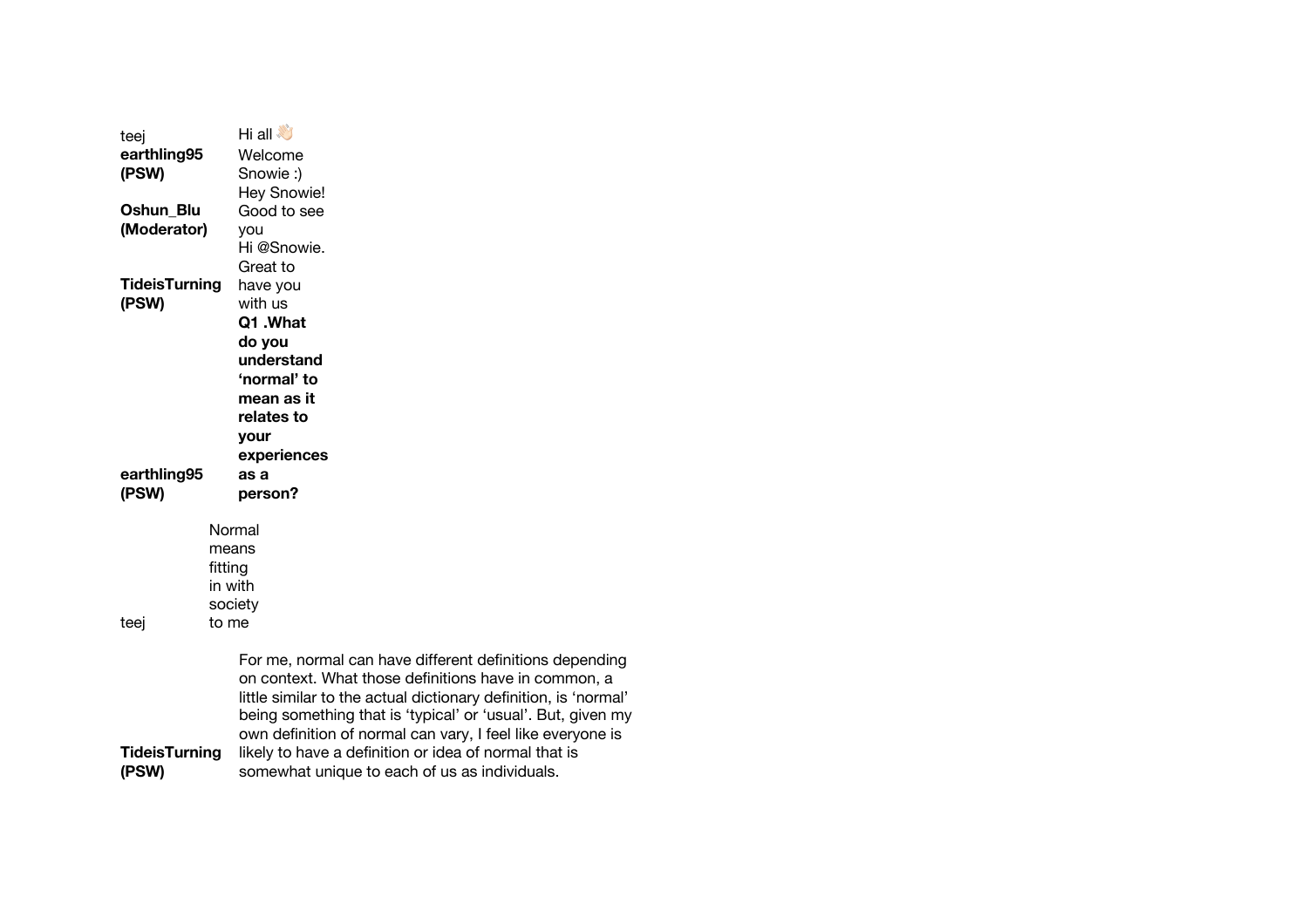|             | I don't know if I have ever fully understood<br>what it is to be "normal" to be honest haha.<br>For as long as I can remember I have felt<br>like I was trying really hard to fit in a box<br>that I don't fit into, but I was never really<br>given a rulebook as to why that might be. |
|-------------|------------------------------------------------------------------------------------------------------------------------------------------------------------------------------------------------------------------------------------------------------------------------------------------|
| Oshun_Blu   | Normal has always felt just a little bit out of                                                                                                                                                                                                                                          |
| (Moderator) | reach for me                                                                                                                                                                                                                                                                             |
|             | To me there is no such                                                                                                                                                                                                                                                                   |
|             | thing as normal. All people                                                                                                                                                                                                                                                              |
|             | have different experiences                                                                                                                                                                                                                                                               |
|             | and what is normal to one                                                                                                                                                                                                                                                                |
|             | person isn't to another. I                                                                                                                                                                                                                                                               |
|             | think that people put too                                                                                                                                                                                                                                                                |
|             | much pressure on others                                                                                                                                                                                                                                                                  |
| Snowie      | to be there definition of<br>"normal"                                                                                                                                                                                                                                                    |
|             | Hey                                                                                                                                                                                                                                                                                      |
|             | @Shaz51!                                                                                                                                                                                                                                                                                 |
|             | Good to                                                                                                                                                                                                                                                                                  |
| Oshun Blu   | see you                                                                                                                                                                                                                                                                                  |
| (Moderator) | again :)                                                                                                                                                                                                                                                                                 |
|             |                                                                                                                                                                                                                                                                                          |
|             | Sometimes                                                                                                                                                                                                                                                                                |
|             | change has                                                                                                                                                                                                                                                                               |
|             | been inevitable,                                                                                                                                                                                                                                                                         |
|             | yet painful in life                                                                                                                                                                                                                                                                      |
|             | for me. I have                                                                                                                                                                                                                                                                           |
|             | often                                                                                                                                                                                                                                                                                    |
|             | wonderedwhen                                                                                                                                                                                                                                                                             |
|             | will things 'ever                                                                                                                                                                                                                                                                        |
| earthling95 | go back to                                                                                                                                                                                                                                                                               |
| (PSW)       | normal'.                                                                                                                                                                                                                                                                                 |
| earthling95 | Welcome                                                                                                                                                                                                                                                                                  |
| (PSW)       | Shaz51 :)                                                                                                                                                                                                                                                                                |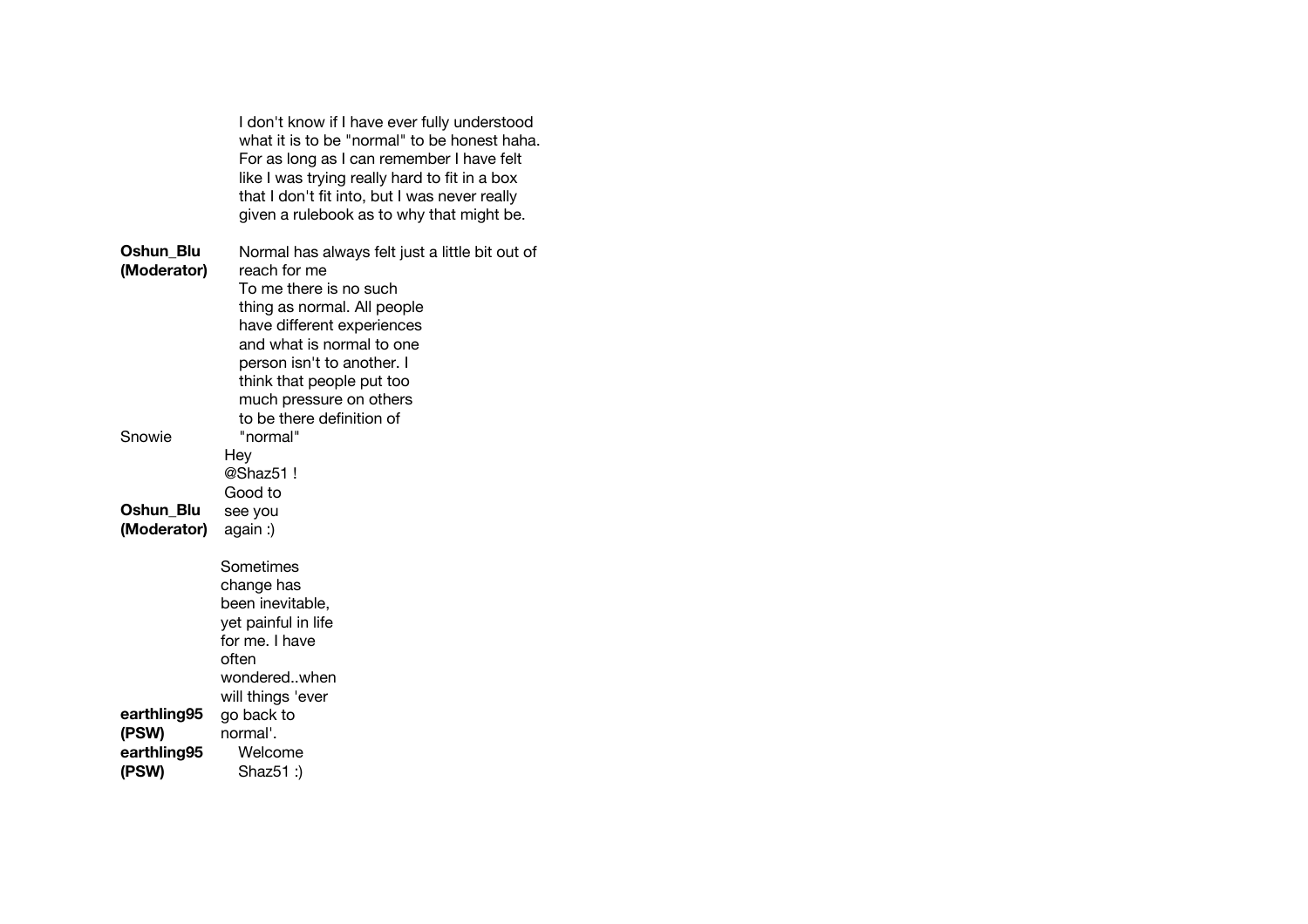| <b>TideisTurning</b><br>(PSW) | Hi<br>@shaz51<br>:)     |
|-------------------------------|-------------------------|
|                               | I agree with<br>you,    |
|                               | Snowie. the             |
|                               | goalposts               |
|                               | of normal               |
|                               | always                  |
|                               | seem to be              |
|                               | moving and              |
|                               | there's a lot           |
|                               | of pressure             |
| Oshun Blu                     | to keep up<br>with that |
| (Moderator)                   | Maybe                   |
| the                           |                         |
|                               | goalposts               |
|                               | move as                 |
|                               | society                 |
| teej                          | changes.                |
|                               | Well                    |
| earthling95                   | said                    |
| (PSW)                         | teej.                   |
|                               | oh                      |
|                               | absolutely,             |
|                               | @teej.                  |
|                               | Very                    |
| Oshun Blu                     | insightful<br>and well  |
| (Moderator)                   | said                    |
|                               | I'm thinking            |
|                               | about social            |
|                               | media and how           |
| teej                          | that may have           |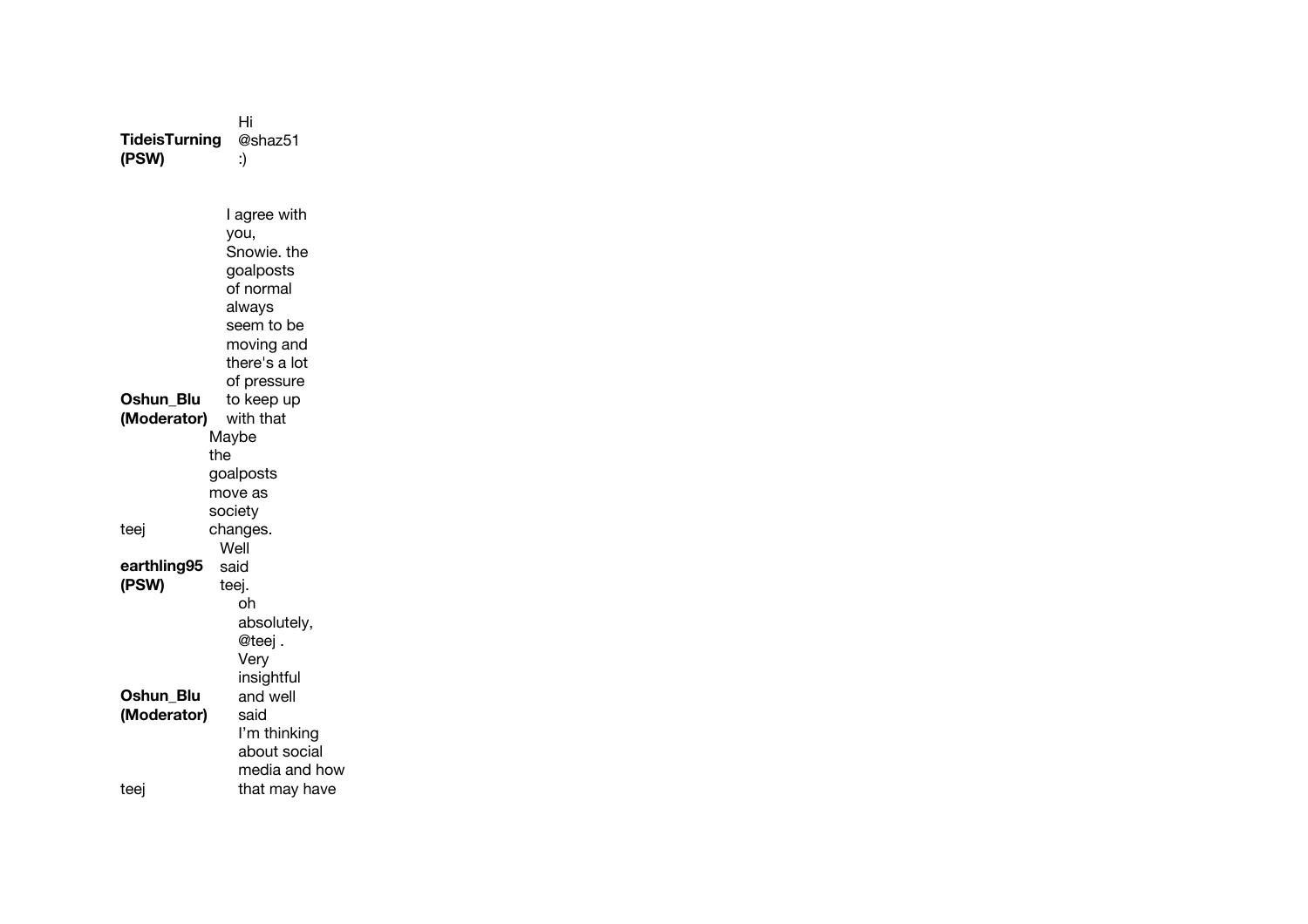|                                         | defined new<br>goalposts for<br>some                                                                                                                                                                                                                                                                                                                                                                                                                                                         |
|-----------------------------------------|----------------------------------------------------------------------------------------------------------------------------------------------------------------------------------------------------------------------------------------------------------------------------------------------------------------------------------------------------------------------------------------------------------------------------------------------------------------------------------------------|
| earthling95<br>(PSW)                    | Q <sub>2</sub><br>.Where<br>do you<br>think your<br>ideas of<br>'normal'<br>may have<br>come<br>from?<br>Oh yes. I<br>think<br>social<br>media<br>probably<br>has a                                                                                                                                                                                                                                                                                                                          |
| <b>TideisTurning</b><br>(PSW)           | huge role<br>@Teej!                                                                                                                                                                                                                                                                                                                                                                                                                                                                          |
| <b>Oshun Blu</b><br>(Moderator)         | I think my family of origin growing up instilled a lot of<br>the narrative I used to think was 'normal'. But I later<br>realised that my version of normal doesn't quite fit with<br>their version. And that later expanded to realising that, I<br>think, everyone's version of normal looks a little bit<br>different even if they seem the same from the outside<br>I think our ideas<br>come from our<br>upbringing and also<br>from society. That<br>we put pressure on<br>ourselves to |
| Snowie<br><b>TideisTurning</b><br>(PSW) | conform to society                                                                                                                                                                                                                                                                                                                                                                                                                                                                           |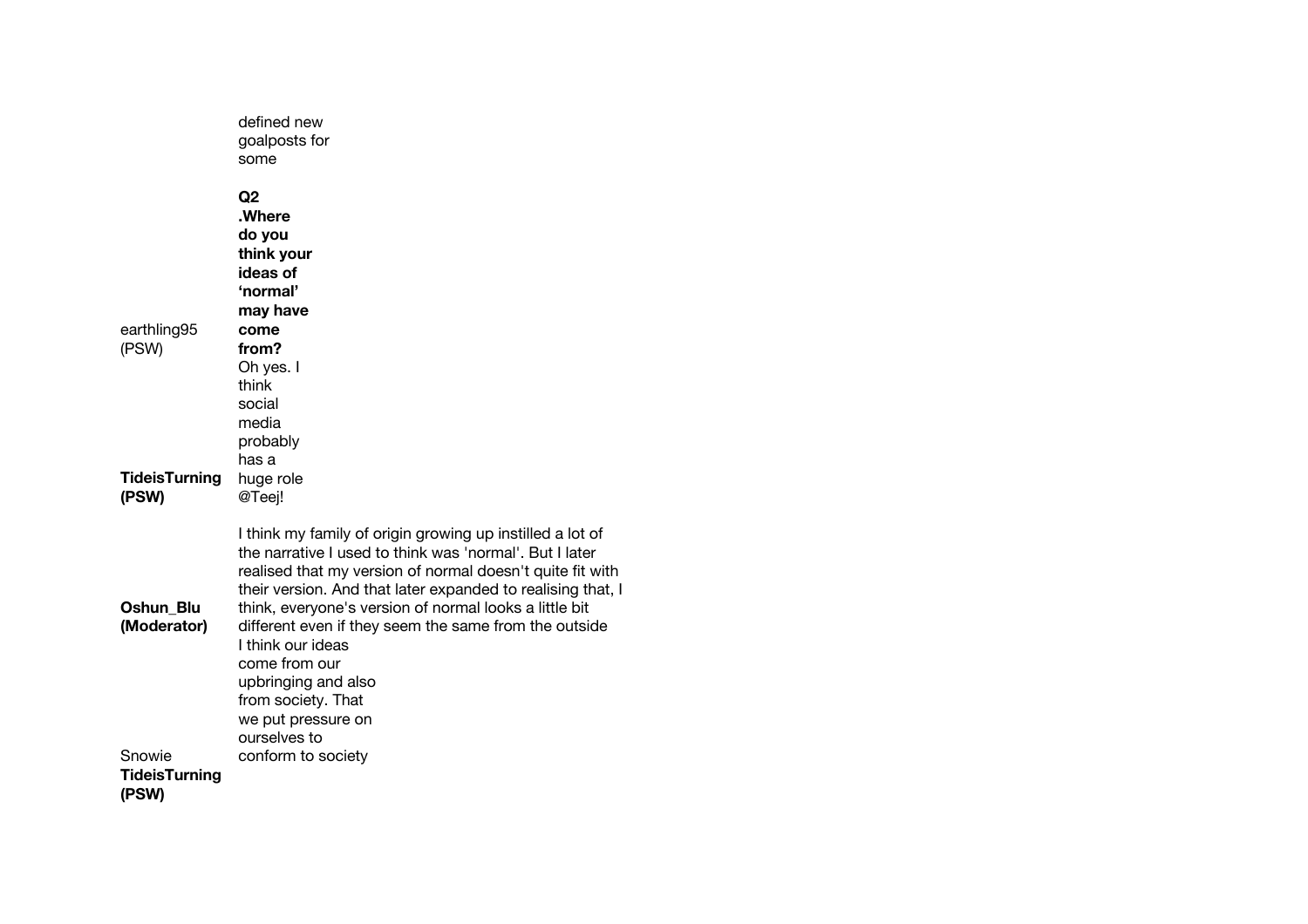|                      | Welcome @the<br>magician. We're<br>just talking about<br>where different<br>ideas of normal<br>might come from<br>:)<br>hey @the<br>magician!<br>Thanks<br>for<br>coming to |
|----------------------|-----------------------------------------------------------------------------------------------------------------------------------------------------------------------------|
| Oshun_Blu            | hang                                                                                                                                                                        |
| (Moderator)          | out :D<br>I think                                                                                                                                                           |
|                      | normal for                                                                                                                                                                  |
|                      | me is really                                                                                                                                                                |
|                      | being able                                                                                                                                                                  |
|                      | to hold                                                                                                                                                                     |
|                      | down a job,                                                                                                                                                                 |
|                      | be efficient                                                                                                                                                                |
|                      | in that job<br>and have a                                                                                                                                                   |
|                      | healthy                                                                                                                                                                     |
|                      | social life                                                                                                                                                                 |
|                      | and family                                                                                                                                                                  |
| teej                 | life                                                                                                                                                                        |
|                      | For me personally- it                                                                                                                                                       |
|                      | had a lot to do with<br>my upbringing, culture                                                                                                                              |
|                      | and social                                                                                                                                                                  |
|                      | surroundings. More                                                                                                                                                          |
|                      | often than not, the                                                                                                                                                         |
|                      | word 'normal' had a                                                                                                                                                         |
| earthling95<br>(PSW) | very rigid meaningor<br>very black and white.                                                                                                                               |
|                      |                                                                                                                                                                             |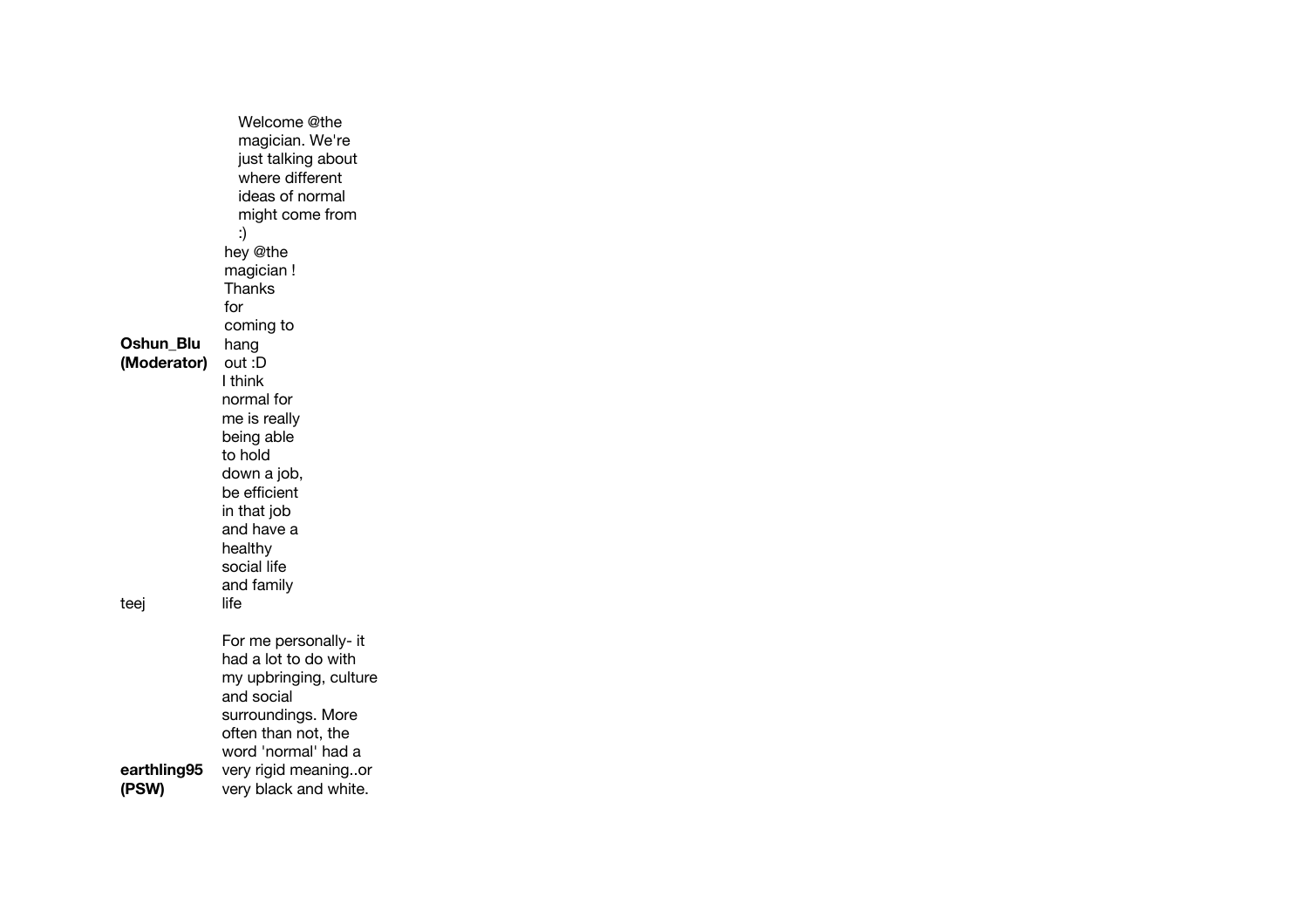|                               | Welcome                                                                                                                                                                       |  |
|-------------------------------|-------------------------------------------------------------------------------------------------------------------------------------------------------------------------------|--|
|                               | the                                                                                                                                                                           |  |
| earthling95                   | magician                                                                                                                                                                      |  |
| (PSW)                         | :)                                                                                                                                                                            |  |
|                               | no such thing as normal. i think school<br>upbringing that you have to fit a model.<br>everyone thinks they're different except<br>were all the same just nobody thinks<br>SO |  |
| the magician                  | definitely agree with you @earthling95<br>(PSW). Sometimes the socially & culturally<br>accepted versions of normal that we might                                             |  |
| Oshun_Blu<br>(Moderator)      | often see do not allow for much room to<br>explore other models of 'normal'                                                                                                   |  |
| <b>TideisTurning</b><br>(PSW) | I think my ideas of what 'normal'<br>is/ what defines it often come from<br>not feeling 'normal' in some way,<br>or feeling 'different' or 'other'.                           |  |
| earthling95<br>(PSW)          | So true. It was baffling sometimes<br>when I was considered 'brave'<br>when I chose not to follow or<br>internalise 'normal' feelings or way<br>of life                       |  |
|                               | I think there is no right of<br>wrong normal @Oshun_Blu<br>(Moderator), @earthling95<br>(PSW), @TideisTurning                                                                 |  |
| Shaz51                        | (PSW)<br>Totally                                                                                                                                                              |  |
|                               | agree, @Shaz51 Only                                                                                                                                                           |  |
| Oshun Blu                     | what feels right or                                                                                                                                                           |  |
| (Moderator)                   | wrong for you                                                                                                                                                                 |  |
| earthling95                   | Agreed                                                                                                                                                                        |  |
| (PSW)                         | Shaz51.                                                                                                                                                                       |  |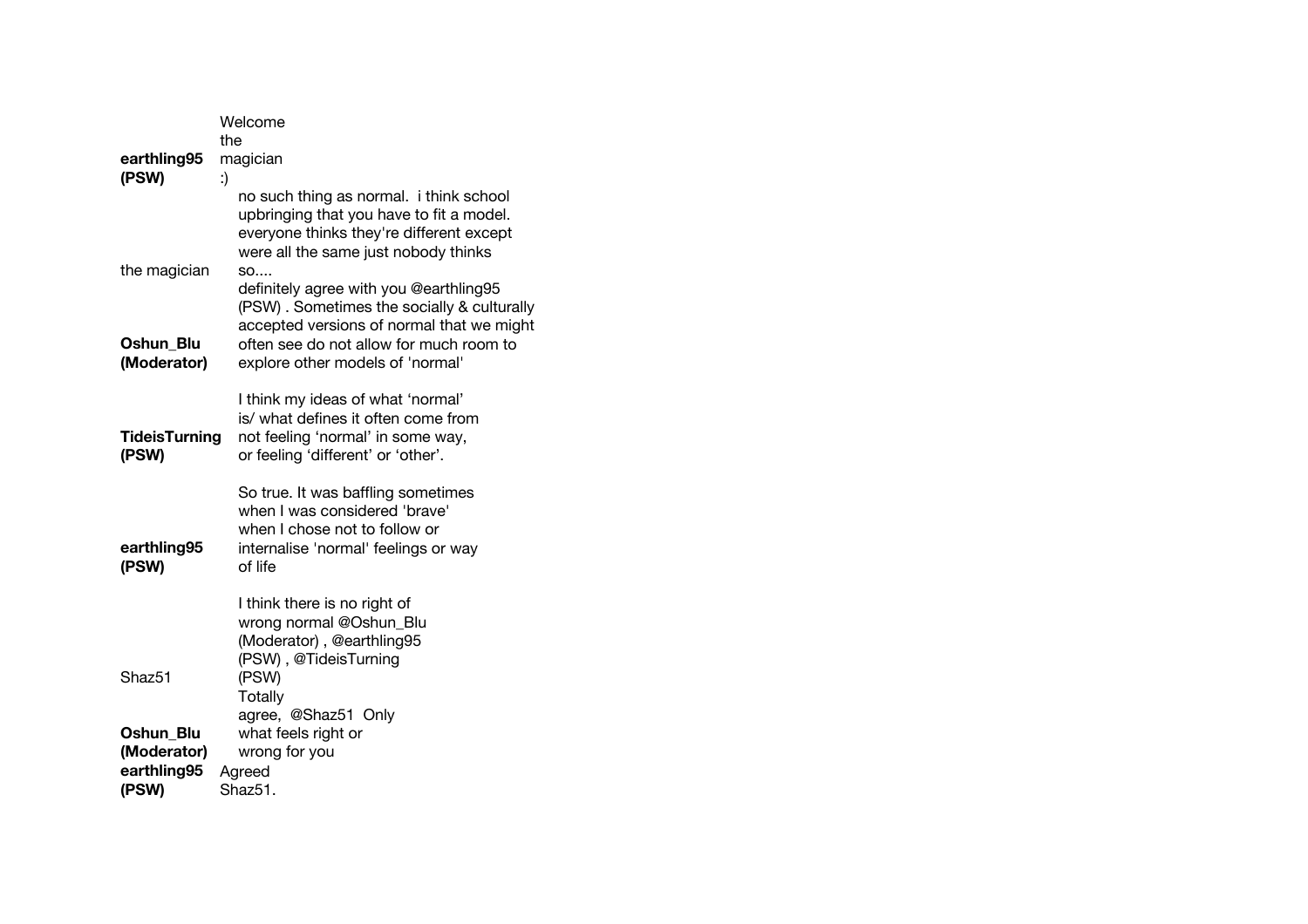|                      | Well             |
|----------------------|------------------|
|                      | said.            |
|                      |                  |
|                      | when you look    |
|                      | at how many      |
|                      | people suffer    |
|                      | from MI its a    |
|                      | lot it becomes   |
|                      | its own normal   |
|                      | and therefore    |
|                      | affects the      |
| the                  | margin of        |
| magician             | normality        |
|                      | Hi               |
|                      | @Tyme:)          |
| <b>TideisTurning</b> | Great to         |
| (PSW)                | see you          |
| earthling95          | Welcome          |
| (PSW)                | tyme:)           |
|                      | Hello            |
|                      |                  |
| Shaz51               | @tyme<br>(PSW)   |
|                      |                  |
|                      | Hey              |
| Oshun_Blu            | @tyme            |
| (Moderator)          | (PSW):           |
|                      | Q3.What are      |
|                      | your             |
|                      | experiences      |
|                      | with being       |
|                      | 'different,' and |
|                      | how do you feel  |
| earthling95          |                  |
| (PSW)                | about them?      |
|                      | Hi @shaz         |
|                      | and              |
| tyme                 | Oshun_blu        |
| (PSW)                | a very           |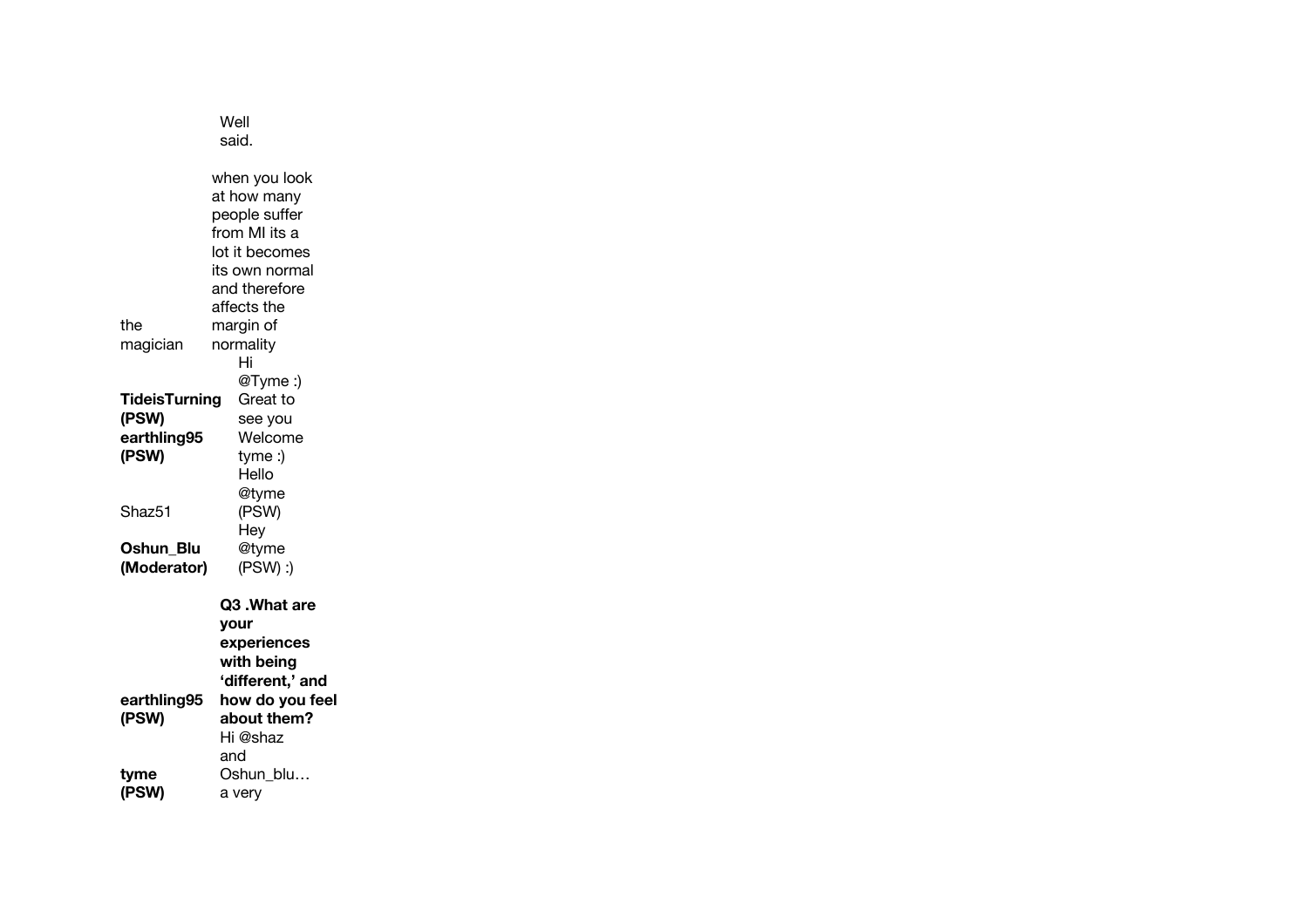|                                                 | interesting                                                                                                                                                                                                                                                                                                   |
|-------------------------------------------------|---------------------------------------------------------------------------------------------------------------------------------------------------------------------------------------------------------------------------------------------------------------------------------------------------------------|
|                                                 | conversation                                                                                                                                                                                                                                                                                                  |
|                                                 | tonight                                                                                                                                                                                                                                                                                                       |
| tyme                                            | Hi                                                                                                                                                                                                                                                                                                            |
| (PSW)                                           | @tideisturning                                                                                                                                                                                                                                                                                                |
| teej                                            | @Oshun_Blu (Moderator) wrote<br>" Sometimes the socially & culturally<br>accepted versions of normal that we<br>might often see do not allow for much<br>room to explore other models of<br>'normal'. I am interested in this concept.<br>I'm very stuck presently in the traditional<br>one<br>@earthling95, |
| tyme (PSW)                                      | being different<br>used to make me<br>feel abnormal. I<br>ended up feeling<br>very low. Until I<br>realised there's<br>no such thing as<br>"normal".                                                                                                                                                          |
|                                                 | Rose<br>Burn<br>actress<br>said<br>that<br>every<br>family<br>has one<br>a<br>different<br>or crazy                                                                                                                                                                                                           |
| the magician<br><b>Oshun Blu</b><br>(Moderator) | relative                                                                                                                                                                                                                                                                                                      |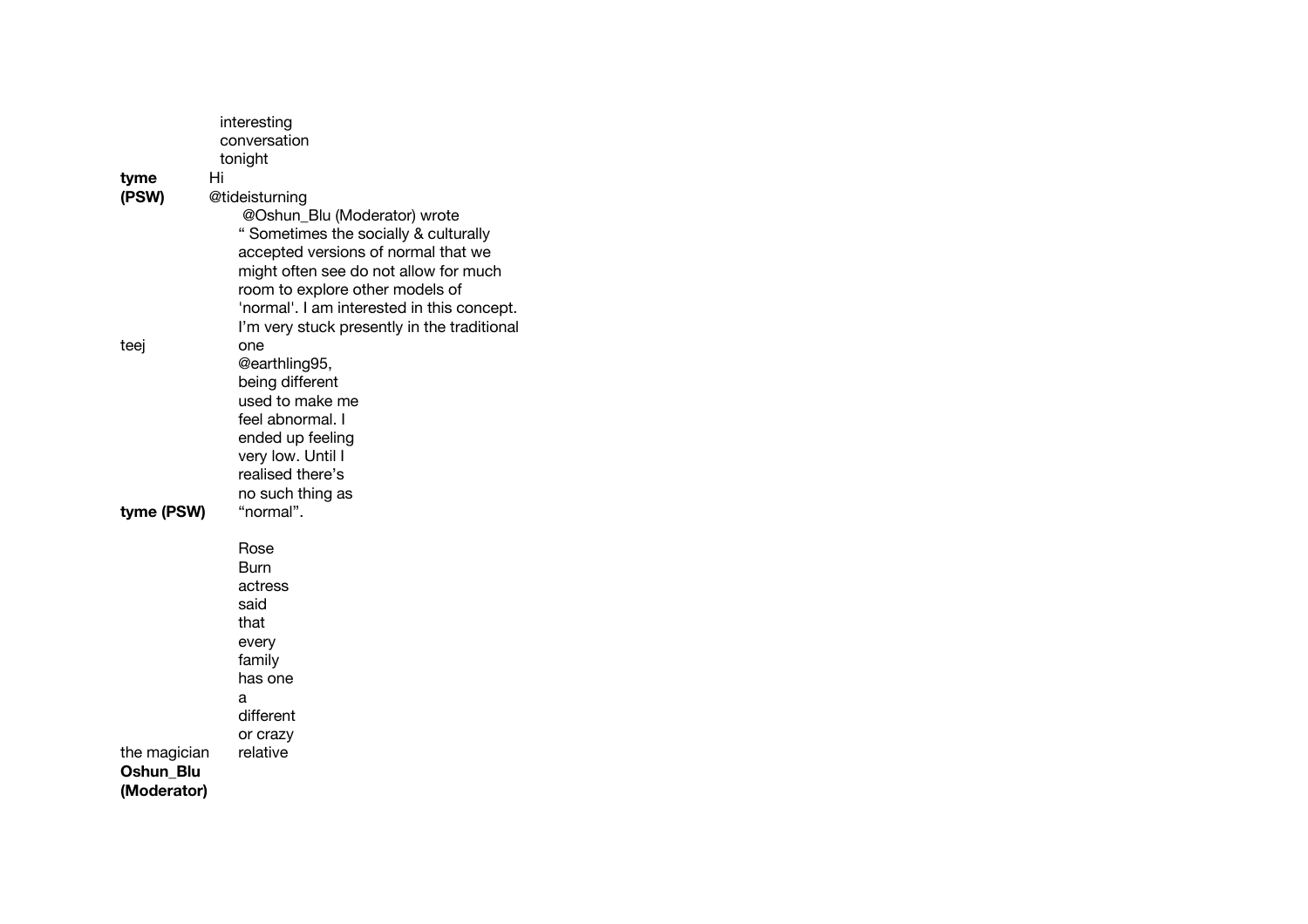|                               | Difference has been something I have had a complicated<br>relationship too in some ways (like most people, I<br>imagine). I have always felt acutely aware of my<br>differences and for a long time tried to hide these. But<br>then in some ways, I almost sought to amplify other areas<br>where I felt different--as a means of asserting &<br>expressing my identity and rebelling against social norms                                                                                                                                                                                                                                                                                                                                                                  |
|-------------------------------|------------------------------------------------------------------------------------------------------------------------------------------------------------------------------------------------------------------------------------------------------------------------------------------------------------------------------------------------------------------------------------------------------------------------------------------------------------------------------------------------------------------------------------------------------------------------------------------------------------------------------------------------------------------------------------------------------------------------------------------------------------------------------|
| <b>TideisTurning</b><br>(PSW) | For me, my experiences of feeling 'different' are associated with my belonging to marginalised<br>groups. Both being part of these marginalised groups, the 'different' feelings this has resulted<br>in and some of the associated difficult experiences I've had, haven't led to the best<br>feelings Looking back though, I've realised a lot of my feeling 'different' is very closely related<br>to feeling a need to 'fit in' where by contrast, when my feelings of being 'different' (particularly<br>when it doesn't feel like a good thing) have been lesser, these were also times when I've felt a<br>stronger sense of belonging.<br>Very true @tyme<br>(PSW), what<br>family and society<br>mold you into a<br>normal which<br>they see as<br>normal might not |
| Shaz <sub>51</sub>            | be the same for<br><b>us</b><br>I have always felt different for as long as I<br>can remember. Perhaps it steams from<br>abuse at a young age, or maybe I was just<br>always different. I think that I have played<br>along as a "normal" person for so long now. I                                                                                                                                                                                                                                                                                                                                                                                                                                                                                                          |
| Snowie                        | feel that in some way I have let people down<br>now that I have told people about my MI.<br>I hear you tyme. Being different made me<br>feel incompetent and impacted my self<br>worth. It's been a journey to realise that I                                                                                                                                                                                                                                                                                                                                                                                                                                                                                                                                                |
| earthling95<br>(PSW)          | deserve to take up space on the table too.<br>When I moved to this country, I felt                                                                                                                                                                                                                                                                                                                                                                                                                                                                                                                                                                                                                                                                                           |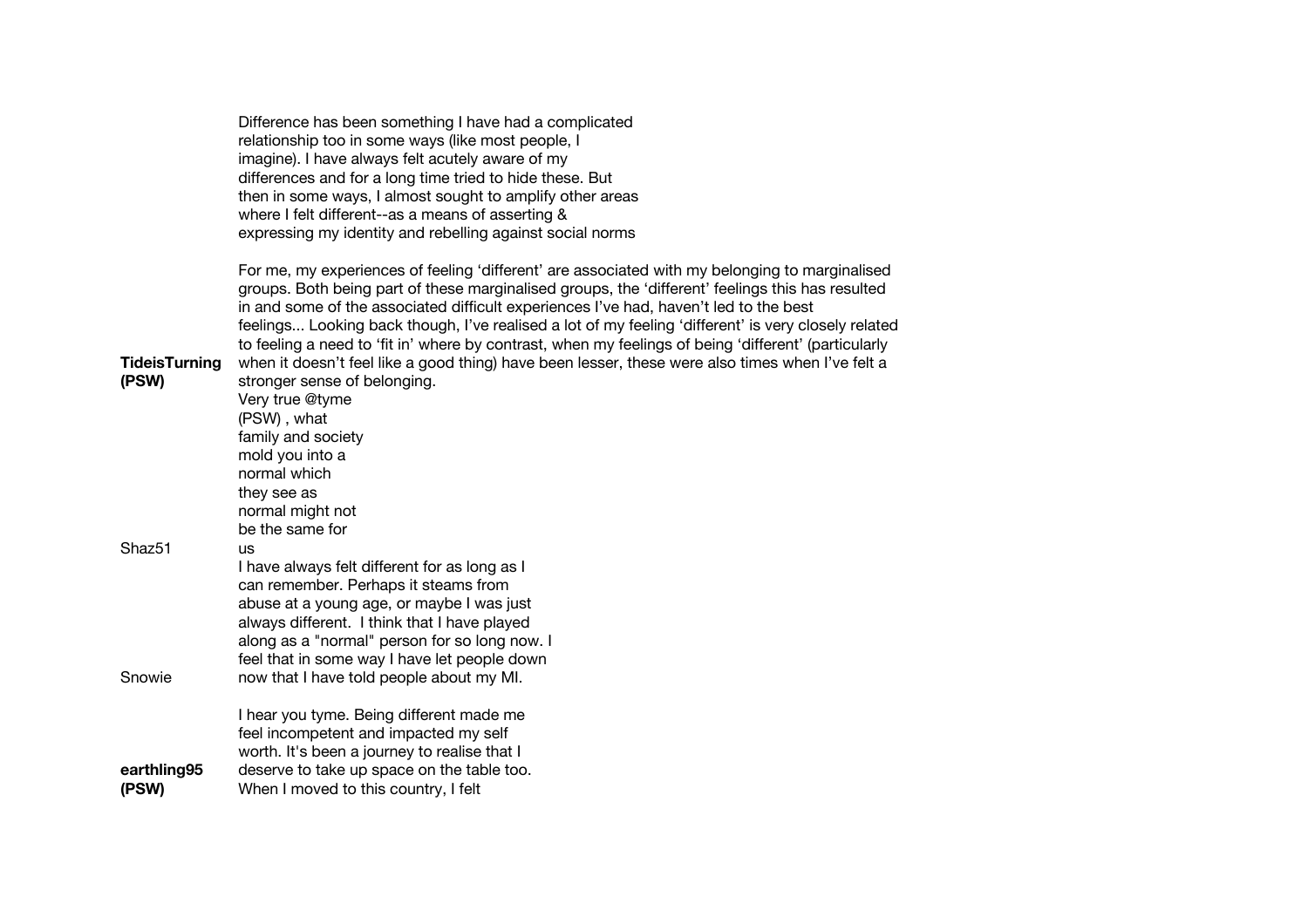|             | 'different'. It's been a process trying to |
|-------------|--------------------------------------------|
|             | balance having my feet in two boats.       |
|             | 'Being                                     |
|             | normal'                                    |
| earthling95 | was                                        |
| (PSW)       | exhausting.                                |
|             | I think the                                |
|             | need to fit in                             |
|             | drives our                                 |
|             | sense of                                   |
|             | normal                                     |
|             | @TideisTurning                             |
| teej        | (PSW)                                      |
|             | True                                       |
|             | teej. I                                    |
|             | have                                       |
|             | been                                       |
|             | thinking                                   |
|             | a lot                                      |
| earthling95 | about                                      |
| (PSW)       | this                                       |
|             | @earthling95                               |
|             | (PSW),                                     |
|             | being                                      |
|             | normal in                                  |
|             | other people                               |
|             | eyes is very                               |
| Shaz51      | tiring                                     |
|             | socially i feel the need to hide my MI     |
|             | factors to keep a need to know basis but   |
|             | this can be limiting and represent fear of |
|             | others understanding differences. my       |
| the         | family were raised to ignore my different  |
| magician    | things and treat me as normal. it worked.  |
| earthling95 |                                            |
| (PSW)       |                                            |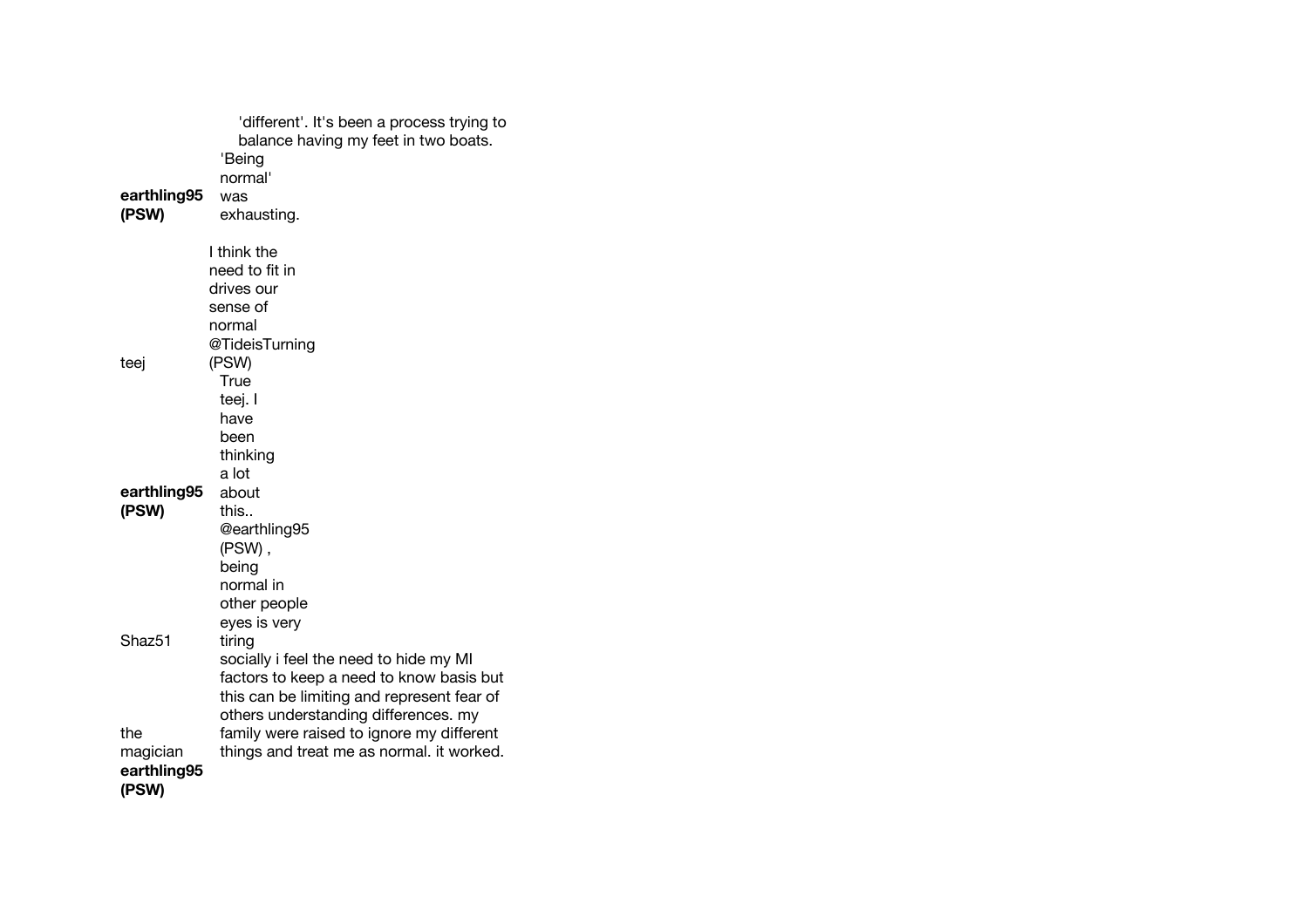|                      | "this can be        |
|----------------------|---------------------|
|                      | limiting and        |
|                      | represents fear of  |
|                      | others              |
|                      | understanding       |
|                      | differences"so      |
|                      | true. Well said.    |
|                      | Oops @the           |
|                      | magician I          |
|                      | didn't mean         |
|                      | the thumbs          |
| teej                 | down icon.          |
| earthling95          | Welcome             |
| (PSW)                | @Zoe7 :)            |
|                      | totally with you    |
|                      | there, @the         |
|                      | magician &          |
|                      | @earthling95        |
|                      | (PSW). Being        |
|                      | someone elses       |
|                      | version of normal   |
|                      | can be pretty       |
|                      | restrictive. Feels  |
| Oshun_Blu            | too tight to wear   |
| (Moderator)          | someone else's life |
|                      | Just going          |
|                      | to try to           |
|                      | catch up            |
|                      | @earthling95        |
| Zoe7                 | (PSW)               |
|                      | Hi @Zoe7 :)         |
|                      | We're just          |
|                      | talking             |
|                      | about               |
|                      | feeling             |
| <b>TideisTurning</b> | different and       |
| (PSW)                | the impact          |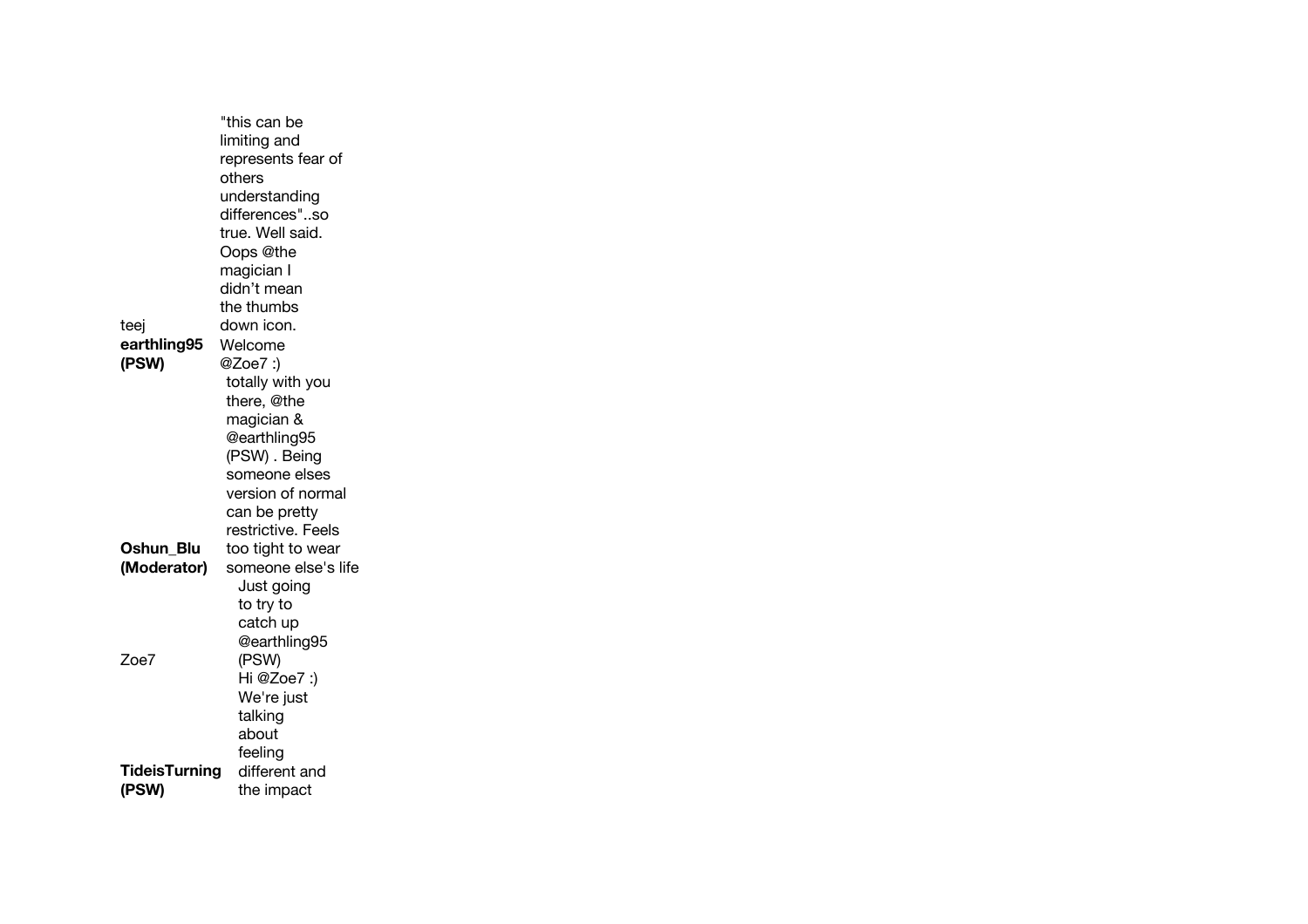|                      | this can                               |
|----------------------|----------------------------------------|
|                      | have on our                            |
|                      | lives :)                               |
|                      | N٥                                     |
| earthling95          | worries                                |
| (PSW)                | :)                                     |
|                      | i remember at high school wanting      |
|                      | to be a part of a group. then when     |
|                      | i got ill i just wanted people to      |
|                      | accept me being very quiet and sit.    |
| the                  | instead i was singled out and          |
| magician             | ostracised.                            |
|                      |                                        |
|                      | Thanks                                 |
|                      | @TideisTurning                         |
|                      | (PSW)                                  |
|                      | Might just                             |
|                      | follow along                           |
| Zoe7                 | for now.<br>I think social media has a |
|                      | big part in people's                   |
|                      | perception of "normal" -               |
|                      | when I'm actual fact, I think          |
| tyme                 | social media portrays quite            |
| (PSW)                | the opposite.                          |
|                      | I feel you                             |
| <b>TideisTurning</b> | @the                                   |
| (PSW)                | magician :)                            |
|                      | I think for some of us there was a     |
|                      | "normal" and feeling part of the       |
|                      | rat-race but then a "breakdown"        |
|                      | of some kind changed us and we         |
|                      | can't go back to that normal. That     |
|                      | makes it hard for everyone             |
| teej                 | involved                               |
| earthling95<br>(PSW) |                                        |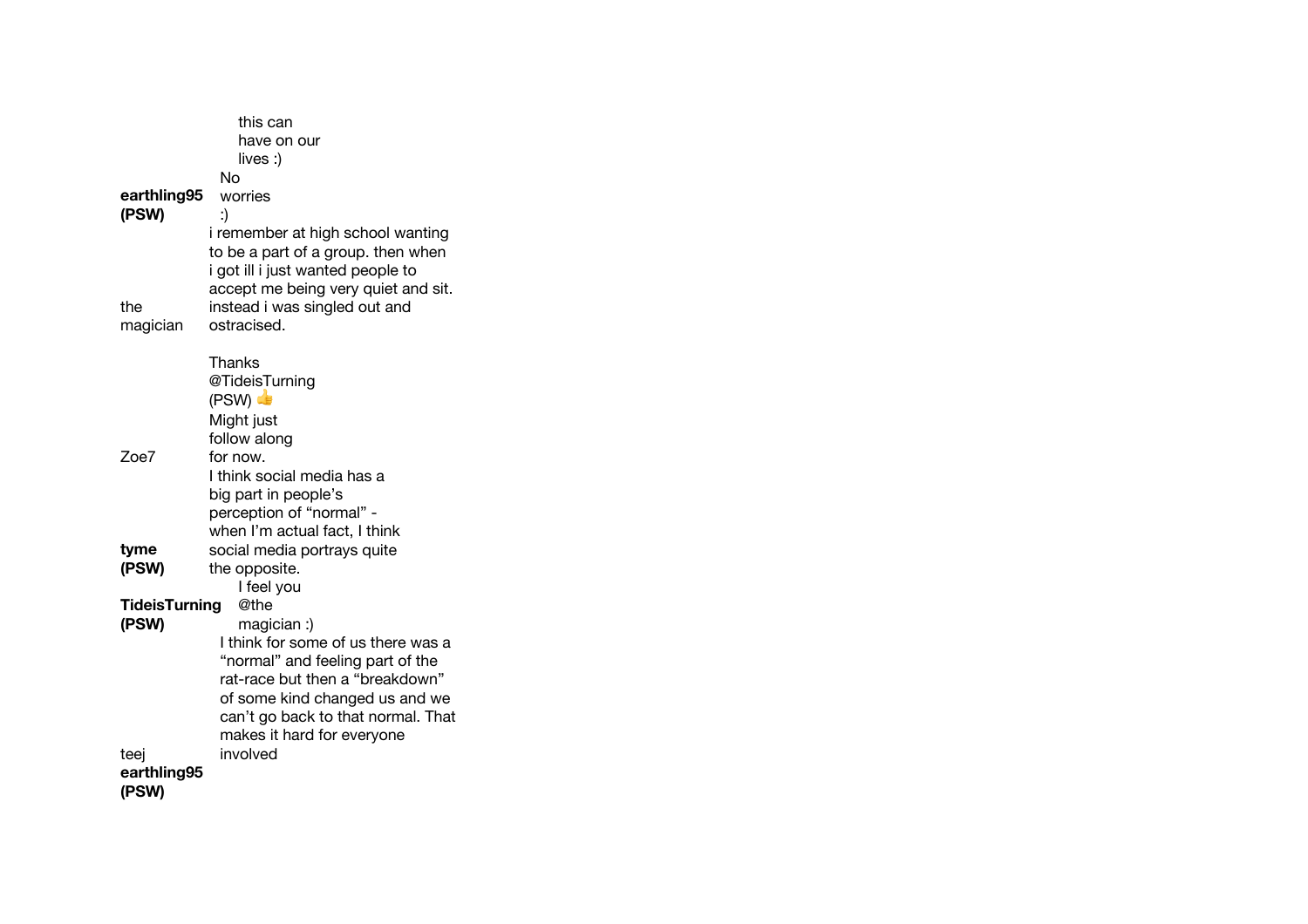|                      | So true tyme. I often find<br>myself comparing to<br>people on social<br>mediaespecially their<br>immaculate morning<br>routines and I often<br>wonder"wish I could do<br>this" |
|----------------------|---------------------------------------------------------------------------------------------------------------------------------------------------------------------------------|
| the                  | by the time i got to<br>year 12 i didn't<br>care anymore<br>being an individual<br>was in. Avril<br>Lavigne: anything<br>but ordinary                                           |
| magician             | please<br>Q4 Do you find you<br>tend to compare<br>yourself to "normal"<br>people? If so, how<br>has this impacted you                                                          |
| earthling95<br>(PSW) | - and how have you<br>tried to deal with this?                                                                                                                                  |
|                      | Through<br>my<br>recovery.<br>I realised<br>l've                                                                                                                                |
| tyme                 | found<br>my new                                                                                                                                                                 |
| (PSW)                | 'normal"<br>Finding                                                                                                                                                             |
|                      | ourselves is                                                                                                                                                                    |
|                      | very                                                                                                                                                                            |
| Shaz51               | important xx                                                                                                                                                                    |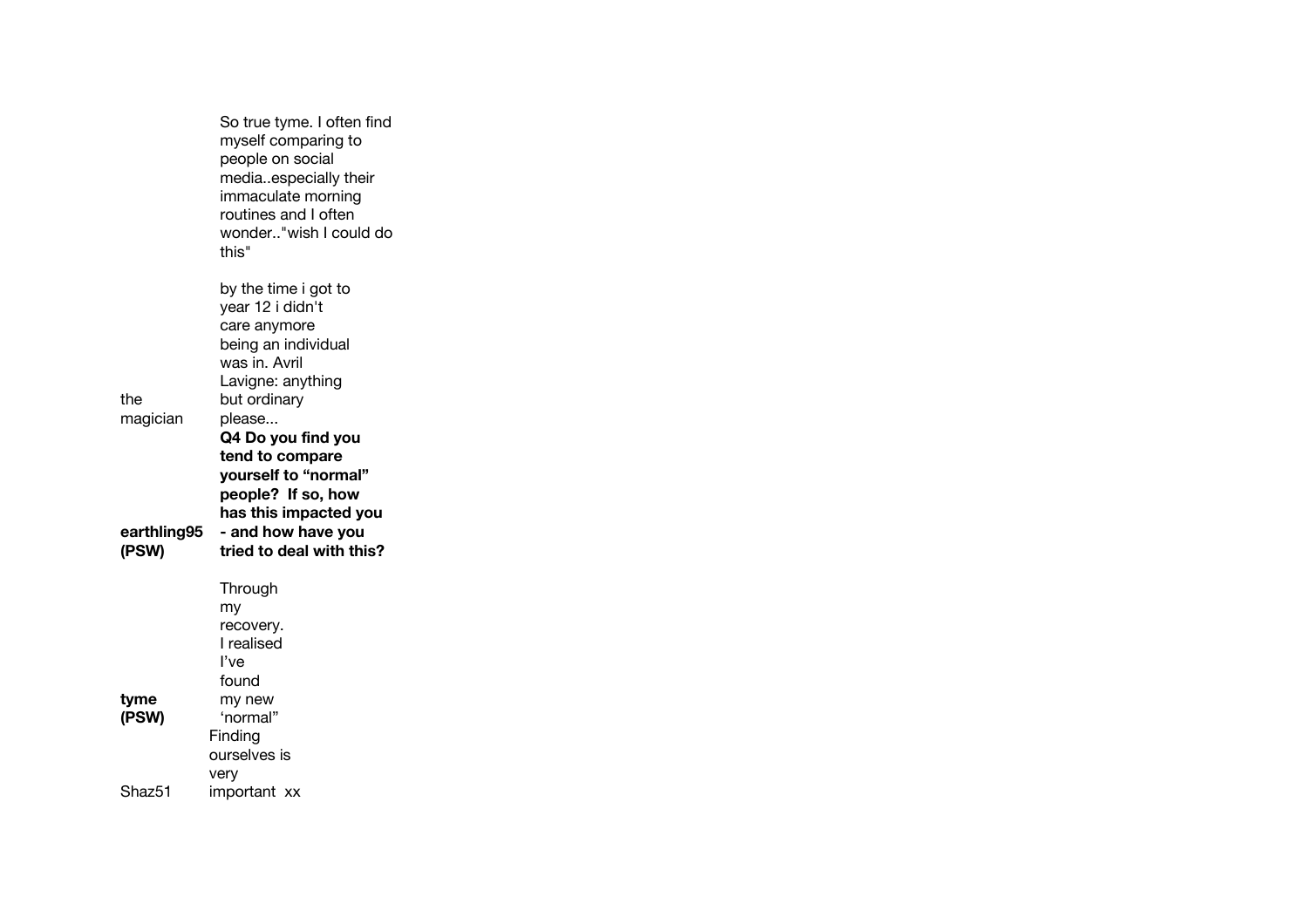|                            | love that<br>@tyme<br>(PSW).                                                                                                                                                                                               |
|----------------------------|----------------------------------------------------------------------------------------------------------------------------------------------------------------------------------------------------------------------------|
| Oshun_Blu<br>(Moderator)   | Finding the<br>new normal<br>can be a<br>heck of a<br>ride/journey<br>i dont<br>compare its<br>bad for self<br>esteem, were                                                                                                |
| the magician<br>tyme (PSW) | all the same<br>stuff just<br>packaged<br>differently.<br>Good point @the<br>magician. In my<br>youth, I didn't have<br>that wisdom, and I<br>DID compare. That<br>led to spiral into<br>depression                        |
| the magician               | accepting<br>yourself as<br>a whole<br>person is<br>important                                                                                                                                                              |
| Zoe7                       | I find comparing ourselves to others is<br>saying to ourselves that we are not<br>enough. We are enough just as we are<br>and realising/telling ourselves that is<br>maybe the first step to actually liking<br>ourselves. |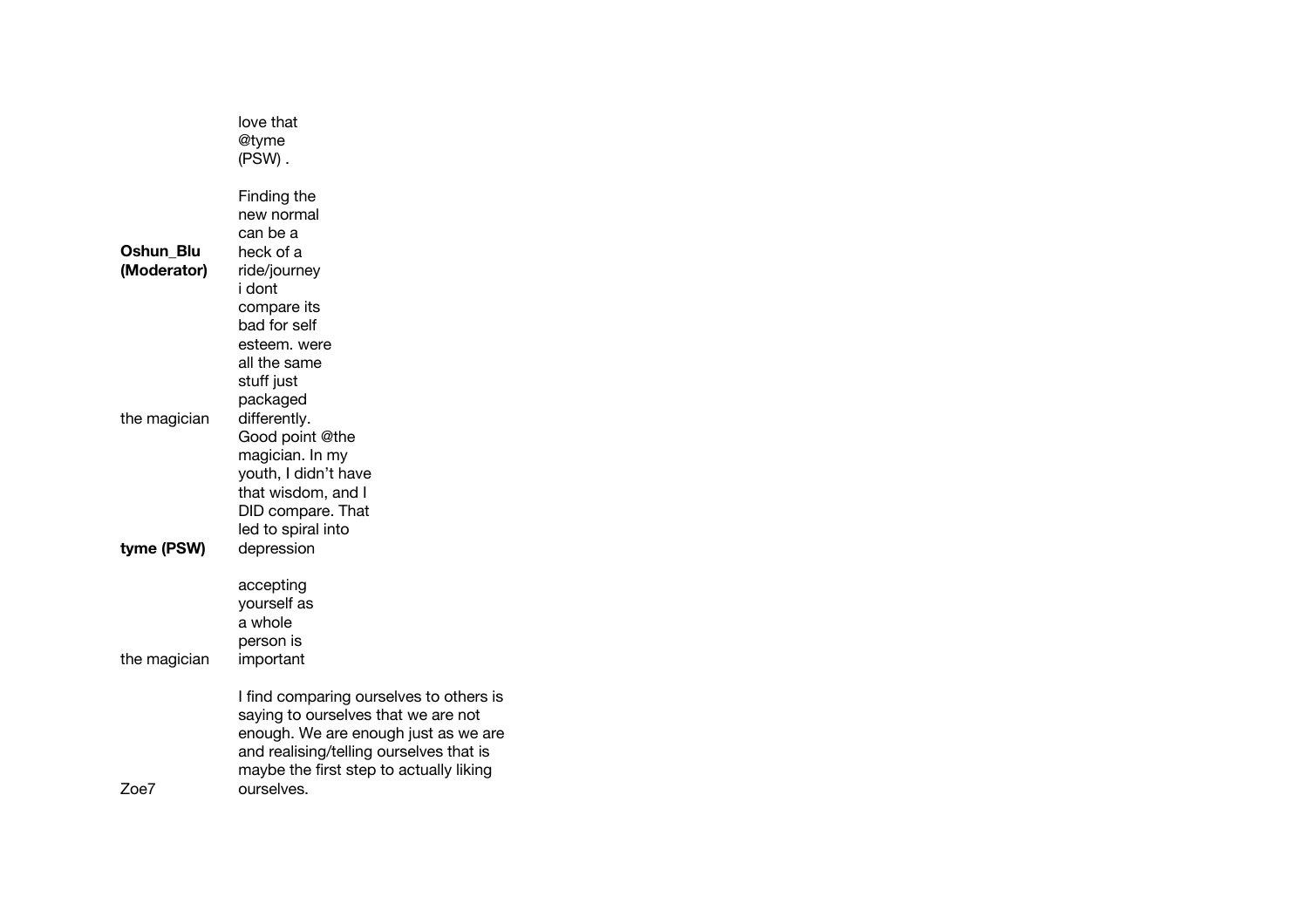| earthling95<br>(PSW)            | I'll share something that is close to my heart- my brother is disabled<br>and he was often ostracised in social settings. something as simple<br>as playing with kids in the park. As his sister it angered me and I<br>would often wonder growing up I wish he could just 'normally' play<br>int he park. Just witnessing those situations impacted me deeply<br>growing up.                             |
|---------------------------------|-----------------------------------------------------------------------------------------------------------------------------------------------------------------------------------------------------------------------------------------------------------------------------------------------------------------------------------------------------------------------------------------------------------|
| <b>TideisTurning</b><br>(PSW)   | I like to think of<br>comparison as a<br>bit of a trap. It's all<br>too easy to do!<br>I think I compare myself to others but not sure if they are normal or not.<br>I think that it is easy to compare ourselves and find fault in our own<br>lives. In saying that, people only let you see the "good" times or what<br>they want you to see. You never see their whole lives. It does impact           |
| Snowie                          | me however, I think I am more judgmental on myself, probably more<br>harder on myself.<br>Sometimes I found myself comparing myself to other "normal" people, even<br>when they were doing things that I don't necessarily want to do in my goals.<br>For me it would start as more of a cognitive exercise in playing the game<br>of "what if?". A means of exploring what could have been if I had made |
| <b>Oshun Blu</b><br>(Moderator) | different choices in my path. It used to lead to a lot of rumination and<br>ultimately, tons of shame. no thanks<br>Ah, the                                                                                                                                                                                                                                                                               |
| earthling95<br>(PSW)            | shame<br>spiral                                                                                                                                                                                                                                                                                                                                                                                           |
| teej                            | @earthling95<br>(PSW) I feel<br>very stuck<br>with this<br>currently. I<br>am<br>struggling<br>with it lots                                                                                                                                                                                                                                                                                               |
|                                 |                                                                                                                                                                                                                                                                                                                                                                                                           |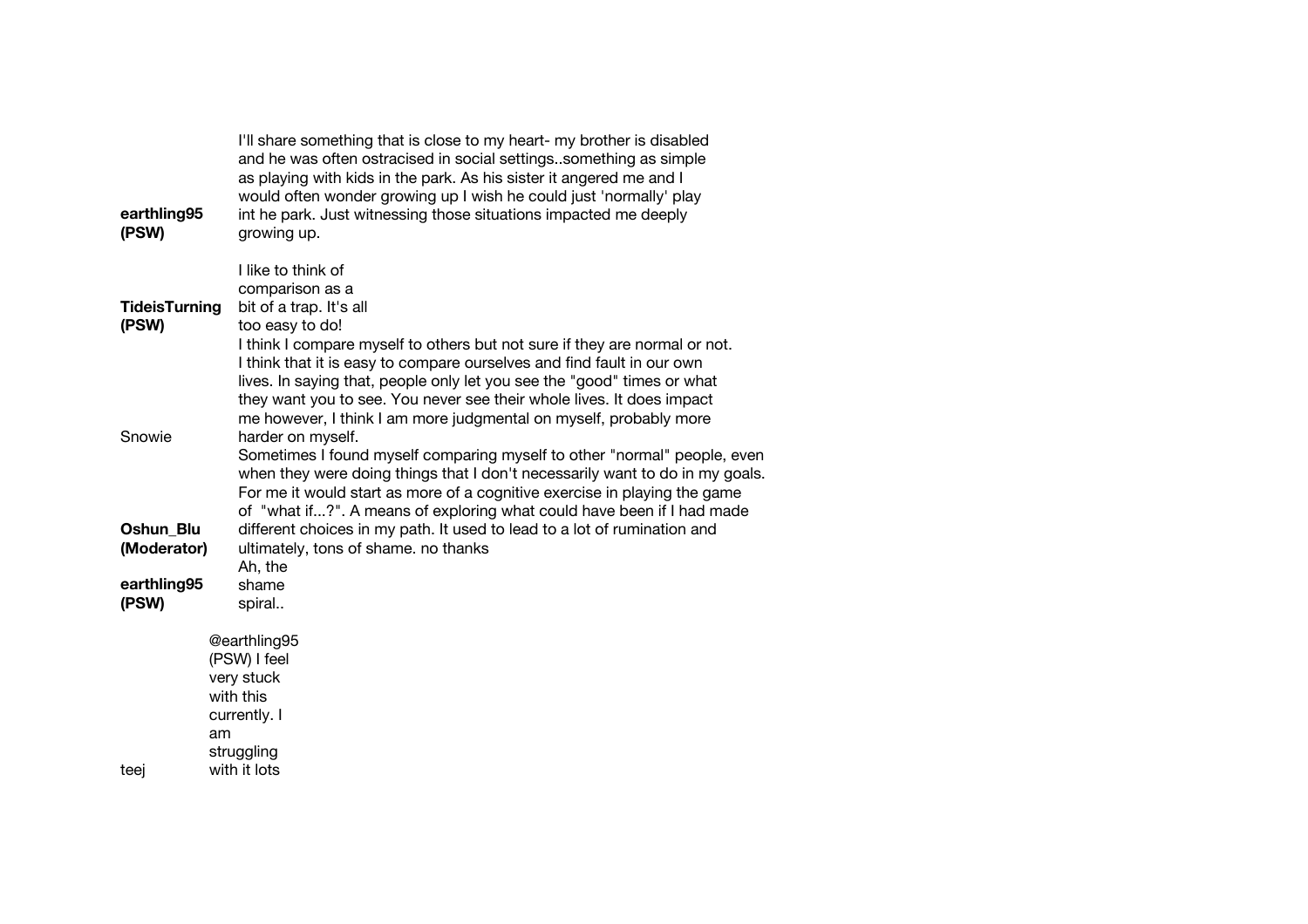|                      | I've been       |
|----------------------|-----------------|
| <b>TideisTurning</b> | there           |
| (PSW)                | @earthling95    |
|                      | It's            |
| earthling95          | absolutely      |
| (PSW)                | awful.          |
|                      | At this         |
|                      | point in my     |
|                      | life, I don't   |
|                      | feel            |
|                      | "normal". I     |
|                      | feel quite      |
|                      | "abnormal"      |
|                      | actually,       |
| tyme                 | but I love it   |
| (PSW)                | that way!       |
|                      | You too         |
|                      | @TideisTurning  |
| Shaz51               | (PSW) xx        |
| earthling95          | Love that       |
| (PSW)                | @tyme (PSW) !   |
|                      | @earthling95    |
|                      | (PSW) i tend to |
|                      | get bored with  |
|                      | everything that |
|                      | same "normal"   |
|                      | I like being    |
|                      | different and a |
| tyme (PSW)           | bit strange lol |
|                      | i don't have    |
|                      | normal          |
|                      | healthy         |
|                      | friendships     |
|                      | just a whole    |
|                      | heap of         |
|                      | situational     |
| the magician         | friends that s  |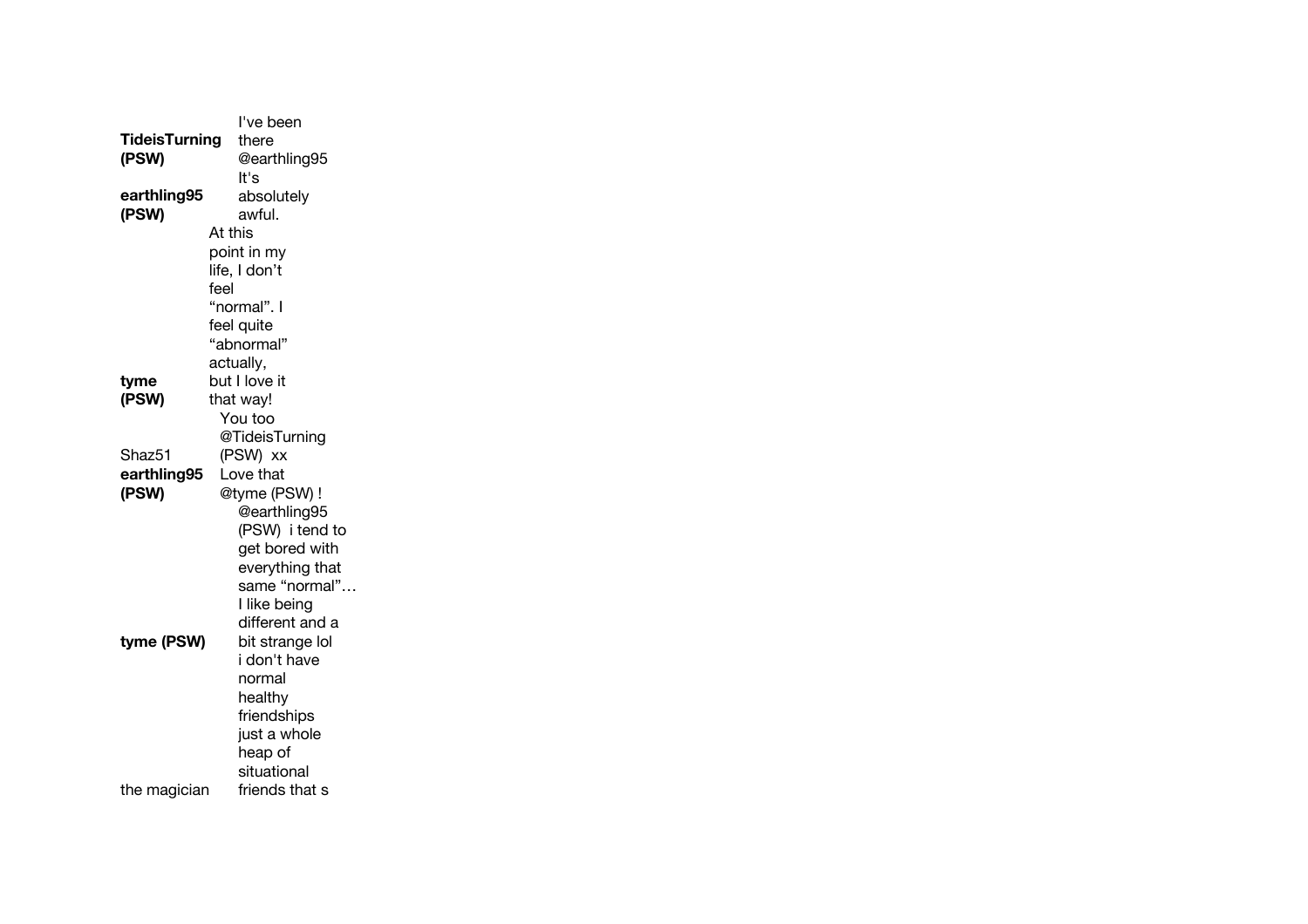|                               | my abnormal<br>part                                                                                                                                                                                                                                   |
|-------------------------------|-------------------------------------------------------------------------------------------------------------------------------------------------------------------------------------------------------------------------------------------------------|
| earthling95<br>(PSW)          | The<br>song<br>"My<br>Way"<br>by<br>Frank<br>Sinatra<br>is<br>playing<br>in my<br>mind<br>tyme:)                                                                                                                                                      |
| <b>TideisTurning</b><br>(PSW) | @tyme<br>(PSW) I<br>think that is<br>awesome,<br>and I love<br>you've<br>been able<br>to embrace<br>and learn to<br>love it! :)<br>Same here, @tyme (PSW). I<br>love being weirdly, boldly<br>me. Becoming a friend to<br>myself was a big step here, |
| Oshun_Blu<br>(Moderator)      | and becoming friends with<br>people who embraced the<br>stuff I thought i had to hide<br>It's like your                                                                                                                                               |
| earthling95<br>(PSW)          | own<br>homecoming.                                                                                                                                                                                                                                    |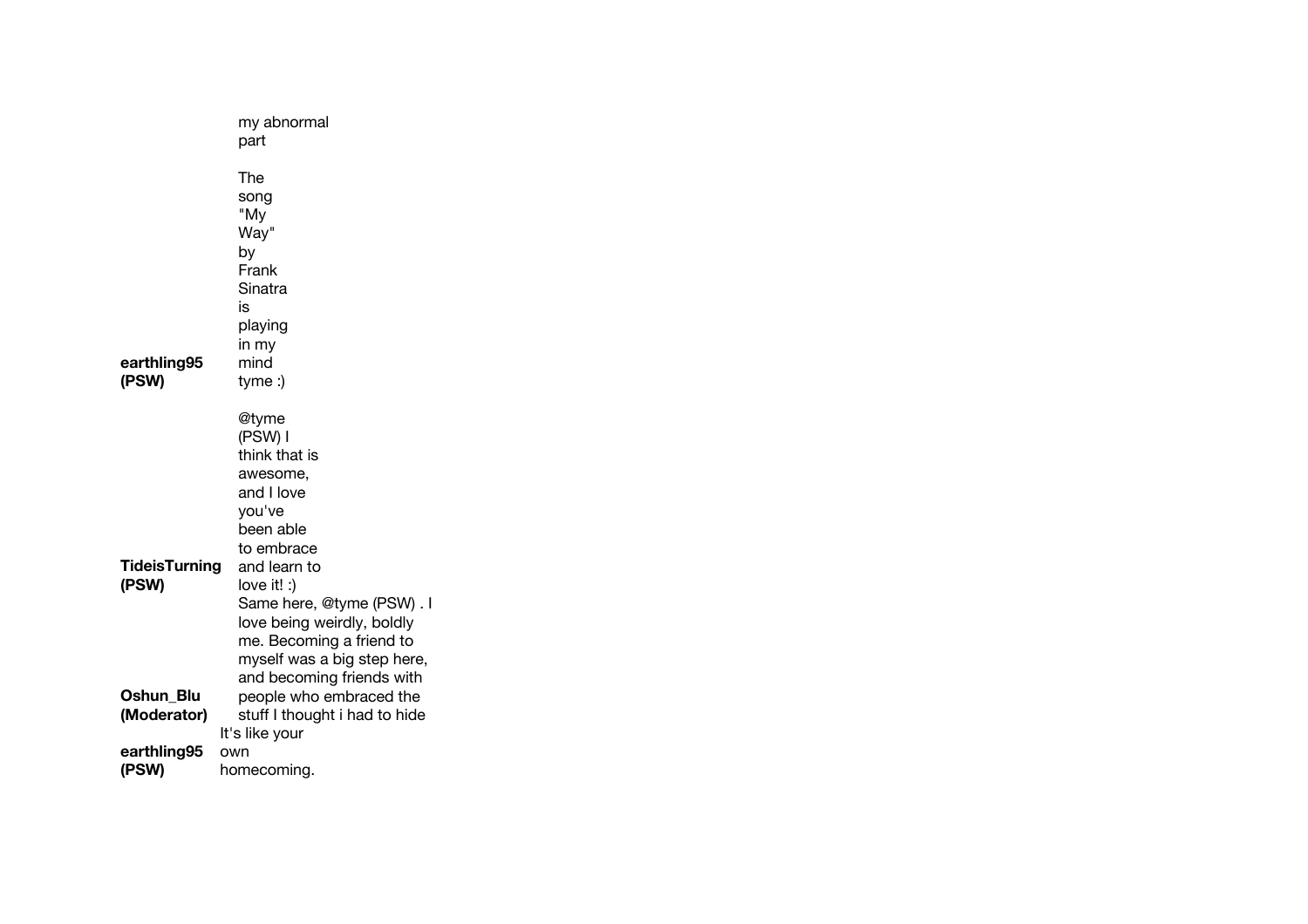|             | Yep @earthling95           |
|-------------|----------------------------|
|             | (PSW) @Oshun_Blu           |
|             | (Moderator) @TideisTurning |
| tyme        | (PSW) I thrive on being a  |
| (PSW)       | little "different"         |
|             | yessss, love               |
|             | that!                      |
| Oshun_Blu   | @earthling95               |
| (Moderator) | (PSW) 100%                 |
|             | But                        |
| tyme (PSW)  | respectfully.              |
|             | I feel like I spent        |
|             | the first half of          |
|             | my life "learning"         |
|             | to become                  |
|             | normal. Now I              |
|             | am spending                |
|             | time unlearning            |
|             | that, and learning         |
| Oshun_Blu   | to become even             |
| (Moderator) | more 'me'                  |
|             | my                         |
|             | nephew                     |
|             | actually                   |
|             | wants to                   |
|             | be crazy.                  |
|             | like his                   |
|             | auntie.                    |
|             | the                        |
|             | second                     |
|             | nephew                     |
|             | wants                      |
|             | group.                     |
|             | like                       |
| the         | outdoors                   |
| magician    | inc.                       |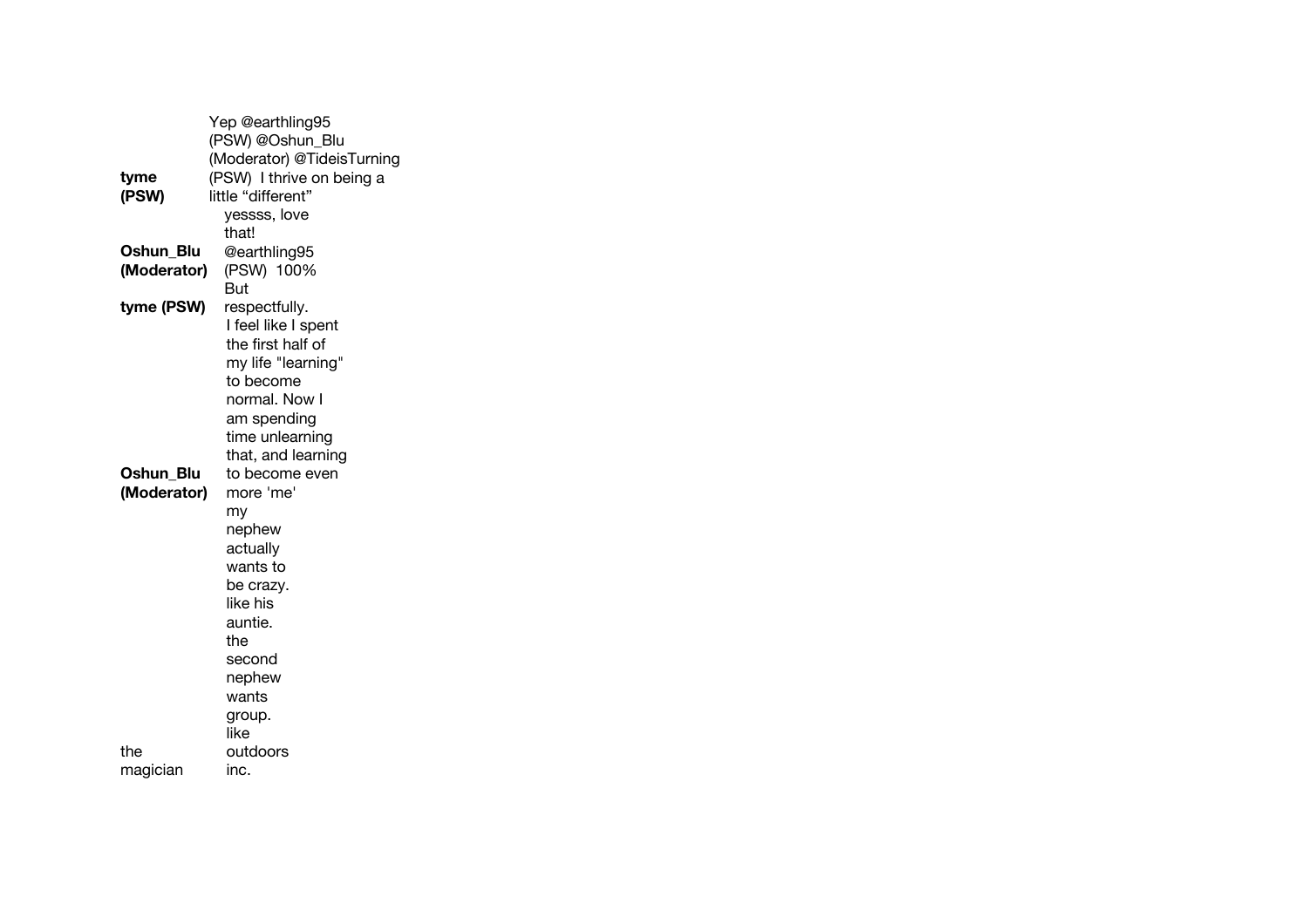| earthling95 |                                               |
|-------------|-----------------------------------------------|
| (PSW)       | Bless.                                        |
|             | Q5                                            |
|             | Sometimes                                     |
|             | it's not                                      |
|             | good to                                       |
|             | feel                                          |
|             | different.                                    |
|             | What are                                      |
|             | some of                                       |
|             | the                                           |
|             | challenges                                    |
|             | you                                           |
|             | experience                                    |
|             | as a result                                   |
| earthling95 | of being                                      |
| (PSW)       | 'different'?                                  |
|             | Sometimes people                              |
|             | feel being different                          |
|             | means hierarchy, but<br>it doesn't. Doesn't   |
|             | mean one is better                            |
|             |                                               |
|             | than the other. As you<br>said @the magician, |
| tyme        | we are the same stuff,                        |
| (PSW)       | packaged differently                          |
|             | Love it                                       |
| tyme        | @Oshun Blu                                    |
| (PSW)       | (Moderator) !                                 |
|             | It's a                                        |
|             | profound                                      |
|             | revelation                                    |
|             | that we                                       |
|             | don't need                                    |
|             | to                                            |
| tyme        | conform                                       |
| (PSW)       | to the                                        |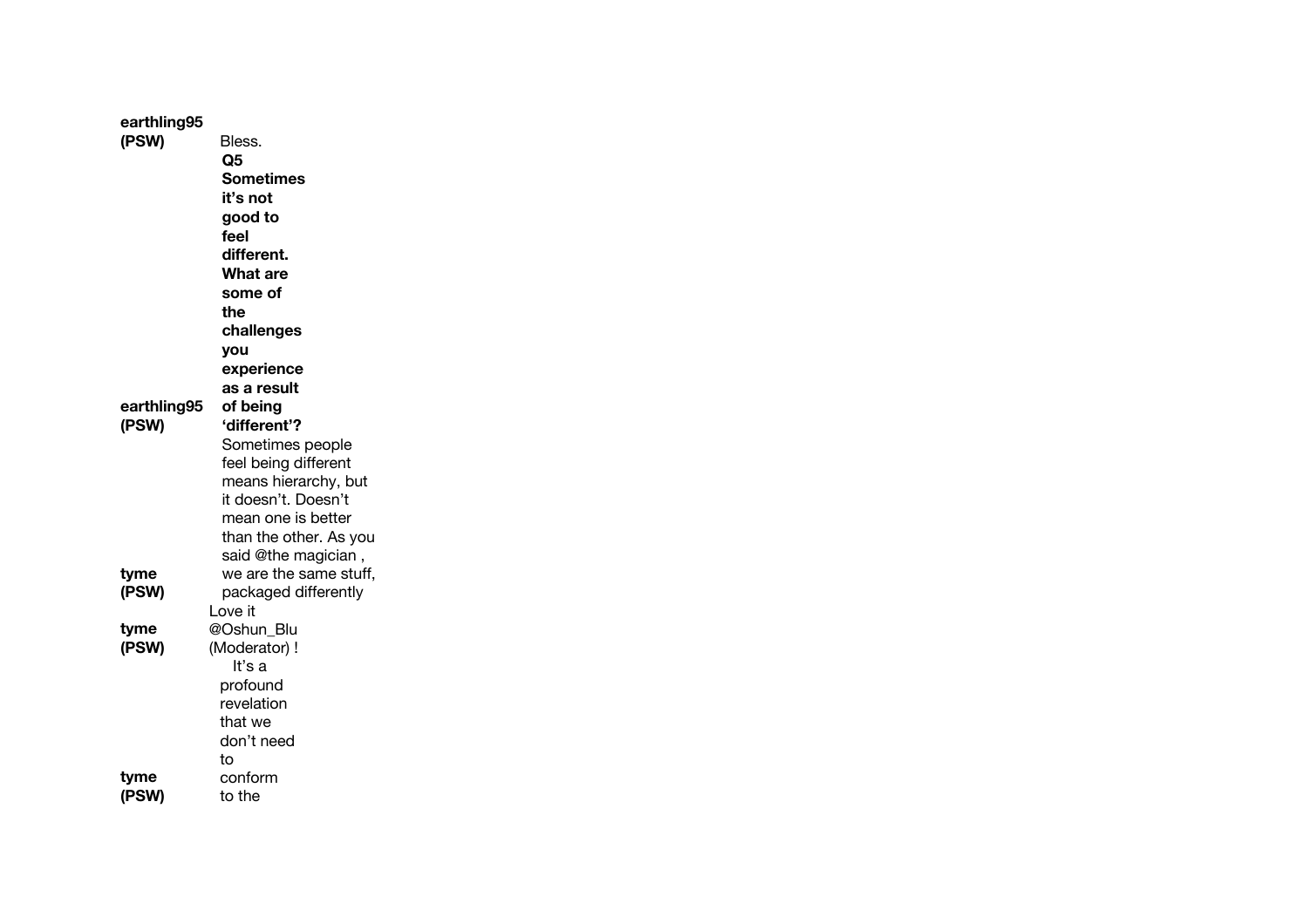|                      | same                                  |
|----------------------|---------------------------------------|
|                      | mould                                 |
|                      | " we                                  |
|                      | don't                                 |
|                      | need to                               |
|                      | conform                               |
|                      | to the                                |
|                      | same                                  |
| earthling95          | mould"                                |
| (PSW)                | :) love it                            |
|                      | @tyme                                 |
| Oshun_Blu            | (PSW) absolutely,                     |
| (Moderator)          | powerful stuff                        |
|                      | The                                   |
|                      | challenges                            |
|                      | for me                                |
|                      | personally                            |
|                      | is that I'm                           |
|                      | very stuck,                           |
|                      | can't go                              |
|                      | backwards                             |
|                      | - can't go                            |
| teej                 | forwards                              |
|                      | I think I am hesitant to makes        |
|                      | friends or let others too close to me |
|                      | incase they reject me. I try and hide |
|                      | who I really am and spend so much     |
|                      | of my energy tryin to come across     |
|                      | as normal. It consumes you daily      |
| Snowie               | and makes my depression worse.        |
|                      |                                       |
|                      | To name a few and not                 |
|                      | go too deep, in my life,              |
|                      | l've had stigma                       |
|                      | (including and                        |
| <b>TideisTurning</b> | especially internalised               |
| (PSW)                | stigma), outright                     |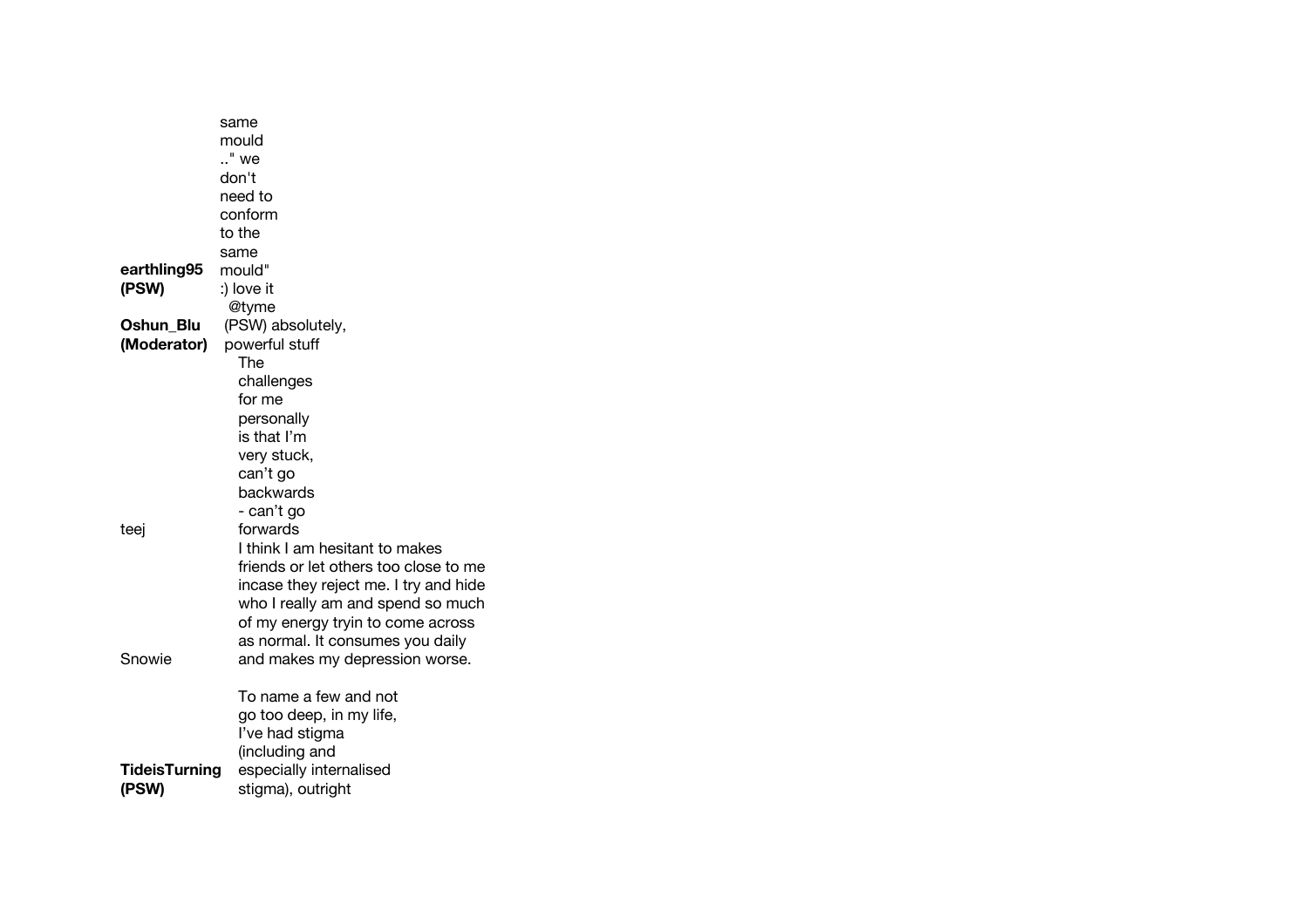|                      | discrimination and                                                                                                                                                                                                                                                                                                                            |
|----------------------|-----------------------------------------------------------------------------------------------------------------------------------------------------------------------------------------------------------------------------------------------------------------------------------------------------------------------------------------------|
|                      | abuse, exclusion and                                                                                                                                                                                                                                                                                                                          |
|                      | ostracism.                                                                                                                                                                                                                                                                                                                                    |
|                      | I have at times had to quite literally 'watch my back' for being<br>different, and loving different kinds of people openly. Having to<br>leave certain parts of myself at home for my own safety started<br>to get really hard to do the more I learned to love those parts<br>of myself. Ultimately my solution to this has been to seek out |
| <b>Oshun Blu</b>     | and lean into community. Feeling uplifted and embraced feels                                                                                                                                                                                                                                                                                  |
| (Moderator)          | so powerful and safe                                                                                                                                                                                                                                                                                                                          |
|                      | You're not                                                                                                                                                                                                                                                                                                                                    |
|                      | alone with                                                                                                                                                                                                                                                                                                                                    |
|                      | those kinds of                                                                                                                                                                                                                                                                                                                                |
| <b>TideisTurning</b> | things                                                                                                                                                                                                                                                                                                                                        |
| (PSW)                | @Snowie:)                                                                                                                                                                                                                                                                                                                                     |
|                      | Being on the                                                                                                                                                                                                                                                                                                                                  |
|                      | receiving end                                                                                                                                                                                                                                                                                                                                 |
| earthling95          | оf                                                                                                                                                                                                                                                                                                                                            |
| (PSW)                | discrimination.                                                                                                                                                                                                                                                                                                                               |
|                      | mixes it up                                                                                                                                                                                                                                                                                                                                   |
|                      | keeps it                                                                                                                                                                                                                                                                                                                                      |
| the magician         | interesting                                                                                                                                                                                                                                                                                                                                   |
|                      |                                                                                                                                                                                                                                                                                                                                               |
|                      | I think it engrained a                                                                                                                                                                                                                                                                                                                        |
|                      | sense of hyper                                                                                                                                                                                                                                                                                                                                |
|                      | independence in me                                                                                                                                                                                                                                                                                                                            |
|                      | early onthat I am the                                                                                                                                                                                                                                                                                                                         |
| earthling95          | only one who will be able                                                                                                                                                                                                                                                                                                                     |
| (PSW)                | to protect myself.                                                                                                                                                                                                                                                                                                                            |
|                      | @Snowie I'm with you there, I have become                                                                                                                                                                                                                                                                                                     |
|                      | a lot more selective about who I let into my                                                                                                                                                                                                                                                                                                  |
|                      | circle nowadays, and have come to accept                                                                                                                                                                                                                                                                                                      |
|                      | that sometimes that means my circle will be                                                                                                                                                                                                                                                                                                   |
| <b>Oshun Blu</b>     | much smaller. Quality over quantity is where                                                                                                                                                                                                                                                                                                  |
| (Moderator)          | I'm at now                                                                                                                                                                                                                                                                                                                                    |
|                      | more selective with                                                                                                                                                                                                                                                                                                                           |
| the magician         | friends and higher                                                                                                                                                                                                                                                                                                                            |
|                      |                                                                                                                                                                                                                                                                                                                                               |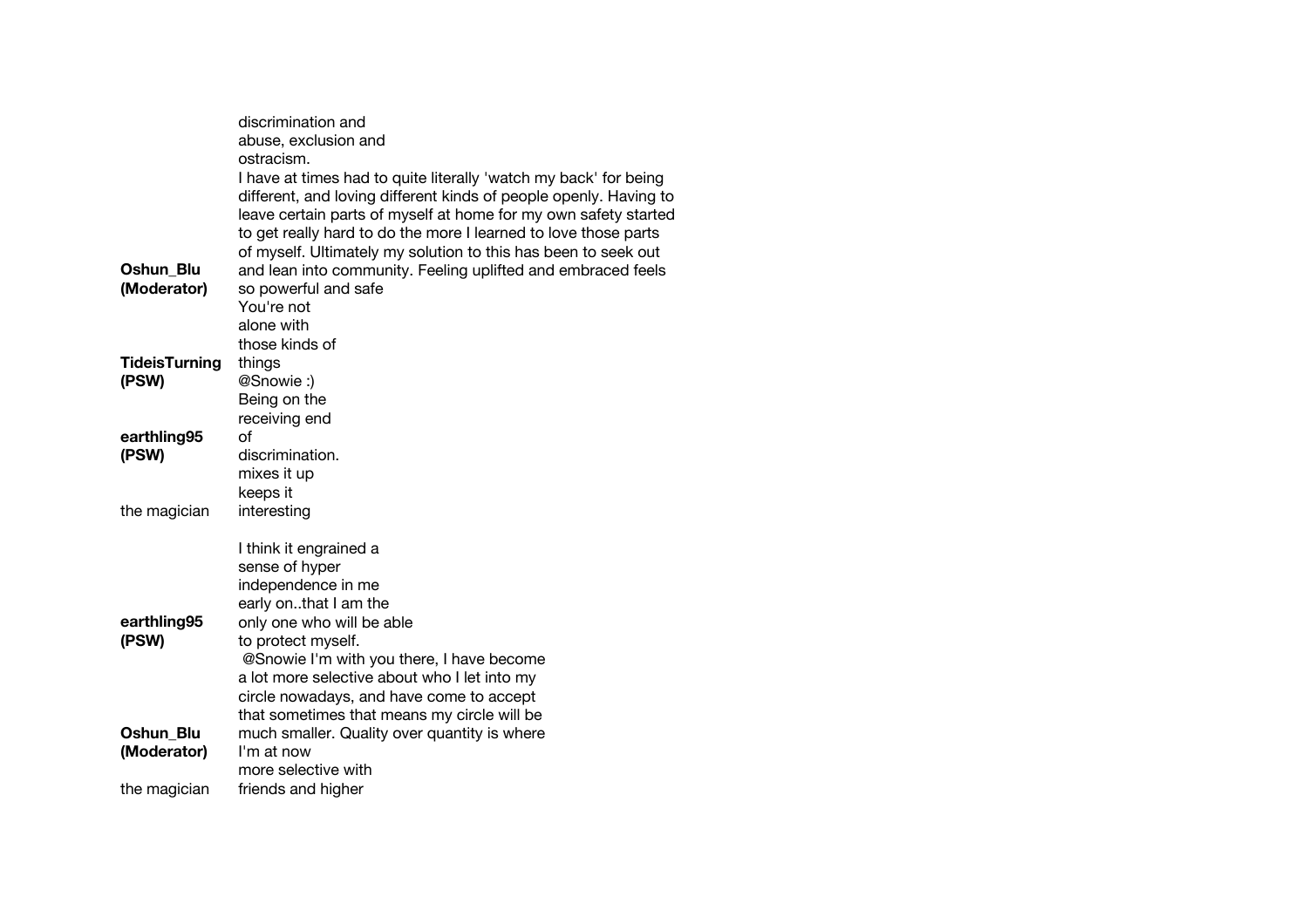|                      | expectations in                               |
|----------------------|-----------------------------------------------|
|                      | relationships and                             |
|                      | ambitions/education                           |
|                      | Quality over                                  |
|                      | quantity is                                   |
| <b>TideisTurning</b> | huge                                          |
| (PSW)                | @oshun blu                                    |
|                      | Meh? I've come to the point that if people    |
|                      | don't appreciate me for what I can bring to   |
|                      | society, then they are probably not who I     |
|                      | want to hang around with. Self-love is of     |
|                      | utmost importance here - but needs to be      |
|                      | learnt. It took me a long time to love myself |
|                      | enough to not give a hoot about being         |
| tyme (PSW)           | ostracised                                    |
|                      | @earthling95                                  |
|                      | (PSW) that hyper                              |
|                      | independence                                  |
|                      | response can be a                             |
|                      | huge part of feeling                          |
|                      | different, hey. I still                       |
|                      | struggle to let that                          |
|                      | one rest                                      |
| Oshun Blu            | sometimes! It's a                             |
| (Moderator)          | continuous process                            |
|                      | "self love is                                 |
|                      | of utmost                                     |
|                      | importance                                    |
|                      | but needs                                     |
|                      | to be learnt"                                 |
|                      | so true. I                                    |
|                      | think that                                    |
|                      | process                                       |
|                      | started with                                  |
| earthling95          | self-respect                                  |
| (PSW)                | for me                                        |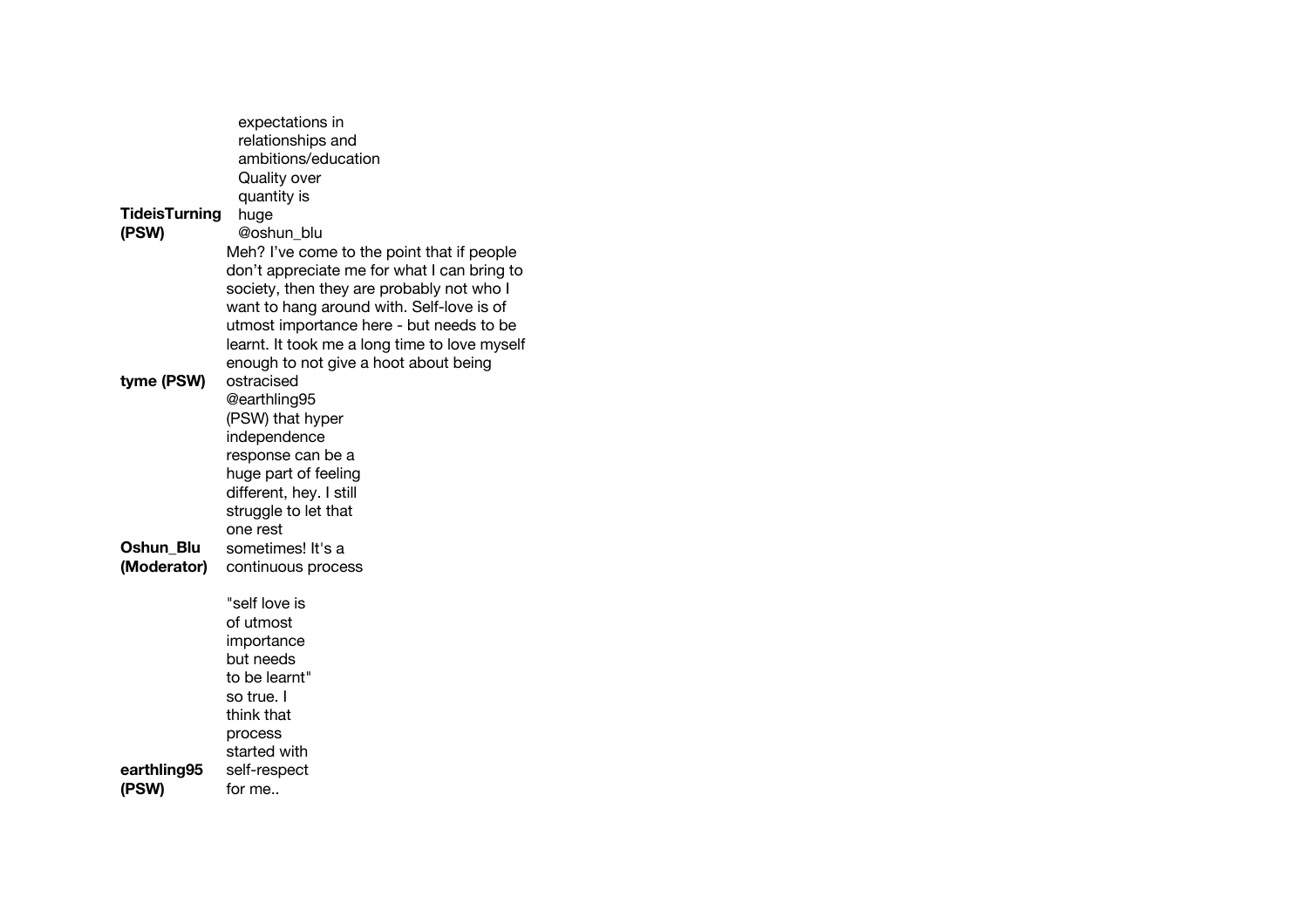|                      | Same                                                                                                                                                                                         |
|----------------------|----------------------------------------------------------------------------------------------------------------------------------------------------------------------------------------------|
|                      | here                                                                                                                                                                                         |
|                      | @tyme                                                                                                                                                                                        |
| Shaz <sub>51</sub>   | (PSW)                                                                                                                                                                                        |
|                      | Teej: do                                                                                                                                                                                     |
|                      | you feel                                                                                                                                                                                     |
|                      | unable to                                                                                                                                                                                    |
|                      | overcome                                                                                                                                                                                     |
| the                  | obstacles                                                                                                                                                                                    |
| magician             | in time?                                                                                                                                                                                     |
|                      | I wish the                                                                                                                                                                                   |
|                      | process                                                                                                                                                                                      |
|                      | didn't                                                                                                                                                                                       |
|                      | have to                                                                                                                                                                                      |
| earthling95          | be so                                                                                                                                                                                        |
| (PSW)                | hard                                                                                                                                                                                         |
|                      | Q6.                                                                                                                                                                                          |
|                      | Alternatively,                                                                                                                                                                               |
|                      | are there                                                                                                                                                                                    |
|                      | times where                                                                                                                                                                                  |
|                      | you have felt                                                                                                                                                                                |
|                      | like your                                                                                                                                                                                    |
|                      | 'differences'                                                                                                                                                                                |
| earthling95          | were a good                                                                                                                                                                                  |
| (PSW)                | thing?                                                                                                                                                                                       |
|                      | So well expressed, @tyme                                                                                                                                                                     |
|                      | (PSW) "The most rebellious                                                                                                                                                                   |
|                      | thing I ever did was learn to                                                                                                                                                                |
|                      | love myself in a world that                                                                                                                                                                  |
|                      | wants anything but" is a                                                                                                                                                                     |
| <b>Oshun Blu</b>     | quote I love about that                                                                                                                                                                      |
| (Moderator)          | concept of self-love.                                                                                                                                                                        |
|                      | In many ways, I'm still in the process of trying to convince myself and truly believe that<br>being a little different is even ok/ acceptable, let alone a good thing. So, it's rare that my |
|                      | being different actually feels like a good thing (work in progress), but it does happen                                                                                                      |
| <b>TideisTurning</b> | occasionally. It's actually a big part of the reason I do the work I do with peer support                                                                                                    |
| (PSW)                | work. Because it allows me to turn lemons into lemonade if you will by giving me                                                                                                             |
|                      |                                                                                                                                                                                              |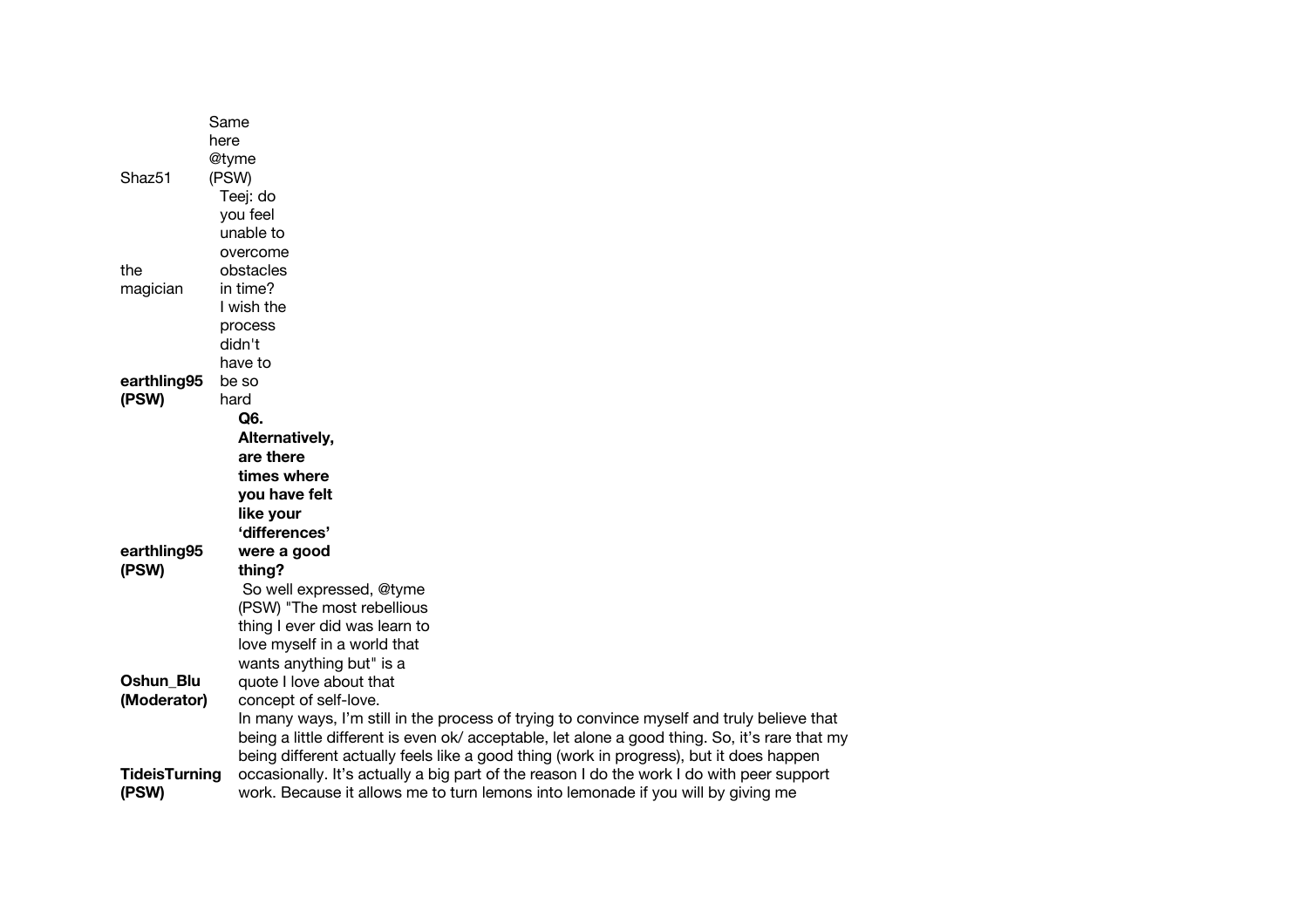|                      | opportunities to make good of my different and some of the negative experiences that<br>have come from that.                                                                                             |
|----------------------|----------------------------------------------------------------------------------------------------------------------------------------------------------------------------------------------------------|
| earthling95<br>(PSW) | In my case I<br>believe my<br>"differences" have<br>been educational for<br>some only when they<br>come from a space of<br>curiosity and not being<br>condescending.                                     |
| tyme (PSW)           | Being different can<br>be so helpful in<br>group work. You can<br>see things others<br>may not see, and<br>you can work things<br>out in ways others<br>can't.                                           |
| Snowie               | I don't think I have felt like<br>my differences have been a<br>good thing. I think I am still<br>learning about my<br>differences and the impact<br>they have on me. It seems<br>like a marathon to me. |
|                      | Slow and                                                                                                                                                                                                 |
|                      | steady<br>wins the                                                                                                                                                                                       |
| earthling95<br>(PSW) | marathon<br>Snowie:)                                                                                                                                                                                     |
| the<br>magician      | being unwell and annoying<br>housing 49 times gave me a<br>great place to live. being                                                                                                                    |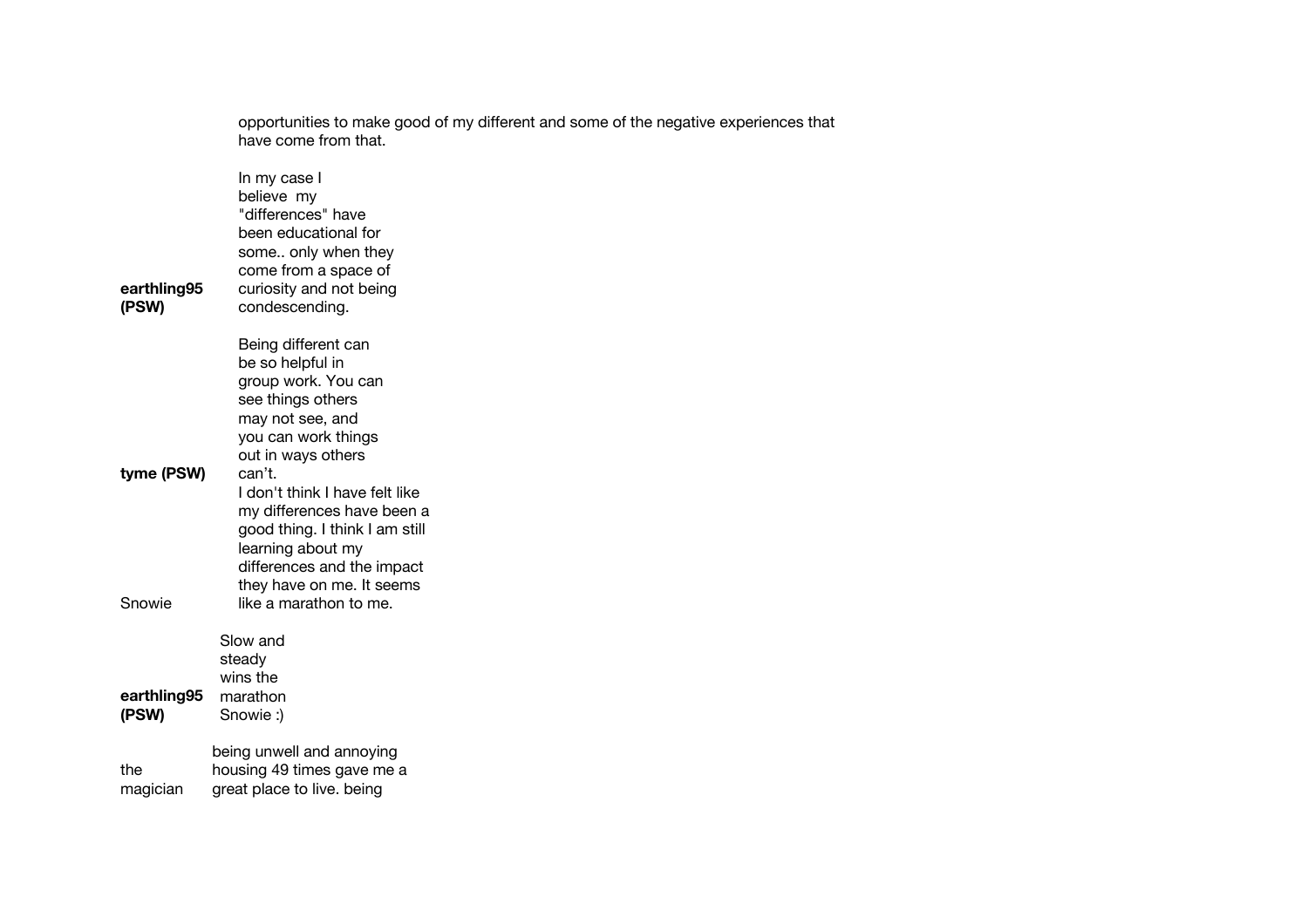|                      | open led to my special                |
|----------------------|---------------------------------------|
|                      | consideration in                      |
|                      | education. volunteering for           |
|                      | MI gave me direction in life.         |
|                      | not smoking or driving gave           |
|                      | me a wad of cash.                     |
|                      | That's ok                             |
|                      | @Snowie.                              |
| <b>TideisTurning</b> | There's no                            |
| (PSW)                | $rush.$ :)                            |
|                      |                                       |
|                      | Love that                             |
|                      | @earthling95                          |
| Shaz51               | (PSW)                                 |
|                      | I feel most at home in my             |
|                      | differences when they are being       |
|                      | used to collaborate or create. I have |
|                      | discovered that seeing the world      |
|                      | differently means that we can all     |
|                      | swap perspectives here and there.     |
|                      | And when that happens, rare as it     |
| Oshun_Blu            | may be sometimes, it feels really     |
| (Moderator)          | powerful                              |
|                      | So                                    |
|                      | important                             |
| tyme                 | @the                                  |
| (PSW)                | magician                              |
|                      | I have                                |
|                      | often                                 |
|                      | wondered-                             |
|                      | why do we                             |
|                      |                                       |
| earthling95          | give<br>healing a                     |
|                      | timeline                              |
| (PSW)                |                                       |
|                      | So true                               |
| tyme                 | @earthling95                          |
| (PSW)                | (PSW)                                 |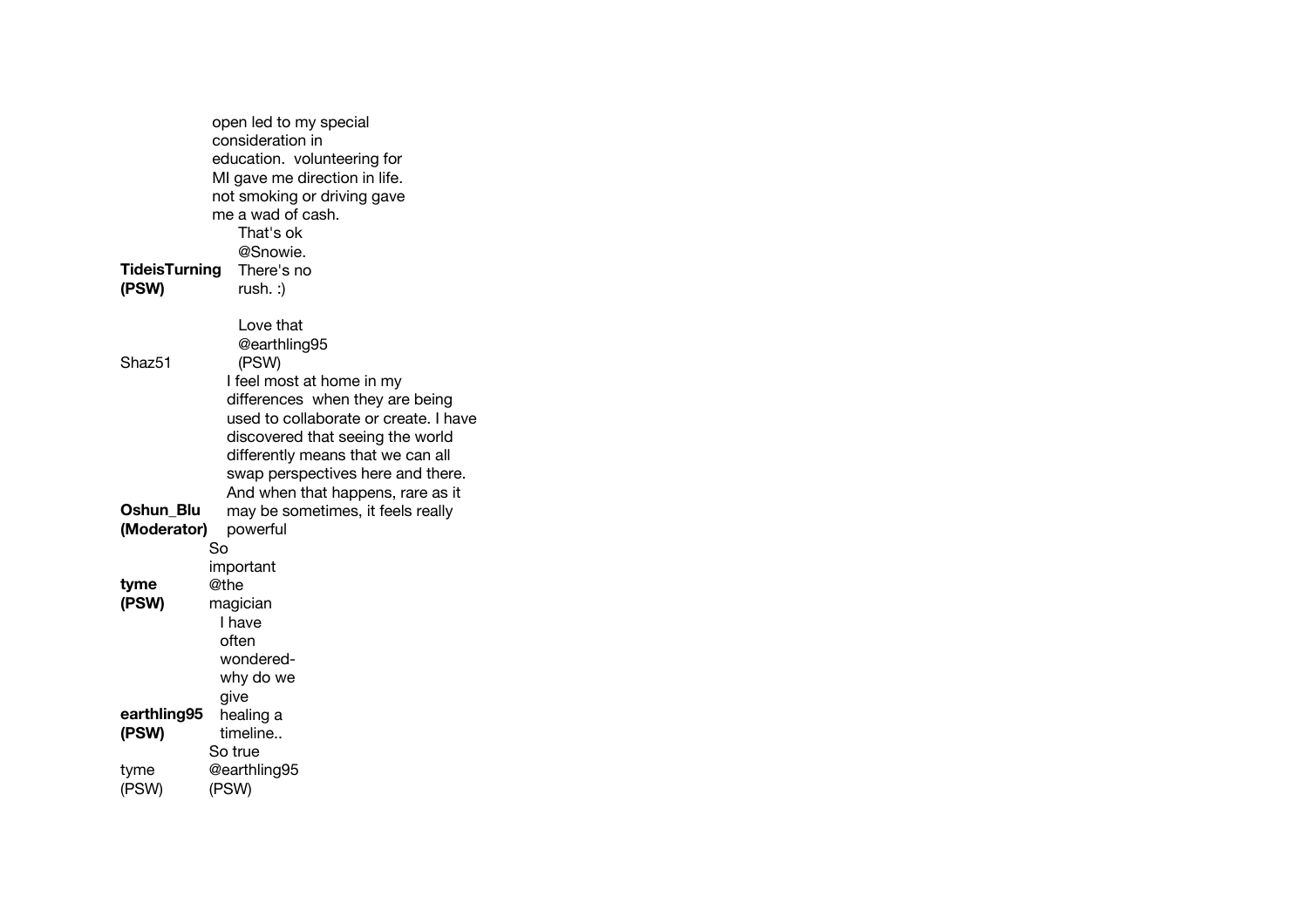|                                         | always                                                                                                                                                                                                                                                     |
|-----------------------------------------|------------------------------------------------------------------------------------------------------------------------------------------------------------------------------------------------------------------------------------------------------------|
|                                         | accepted                                                                                                                                                                                                                                                   |
|                                         | my illness                                                                                                                                                                                                                                                 |
|                                         | just not                                                                                                                                                                                                                                                   |
|                                         | the life                                                                                                                                                                                                                                                   |
|                                         | that's                                                                                                                                                                                                                                                     |
|                                         | supposed                                                                                                                                                                                                                                                   |
| the                                     | to go with                                                                                                                                                                                                                                                 |
| magician                                | it                                                                                                                                                                                                                                                         |
|                                         | I think                                                                                                                                                                                                                                                    |
|                                         | healing                                                                                                                                                                                                                                                    |
|                                         | and                                                                                                                                                                                                                                                        |
|                                         |                                                                                                                                                                                                                                                            |
|                                         | recovery                                                                                                                                                                                                                                                   |
|                                         | are                                                                                                                                                                                                                                                        |
| tyme                                    | lifelong                                                                                                                                                                                                                                                   |
| (PSW)                                   | for me                                                                                                                                                                                                                                                     |
|                                         | ı                                                                                                                                                                                                                                                          |
| earthling95                             | hear                                                                                                                                                                                                                                                       |
| (PSW)                                   | you                                                                                                                                                                                                                                                        |
| Oshun_Blu<br>(Moderator)                | Absolutely agree, I think<br>healing often changes<br>shape over the course<br>of life and that can be<br>liberatingand also<br>downright frustrating at<br>times haha<br>schizophrenia<br>is not a bad<br>life just a hard<br>one. but you<br>go with the |
| the<br>magician<br>earthling95<br>(PSW) | ups and<br>positives<br>permanently.                                                                                                                                                                                                                       |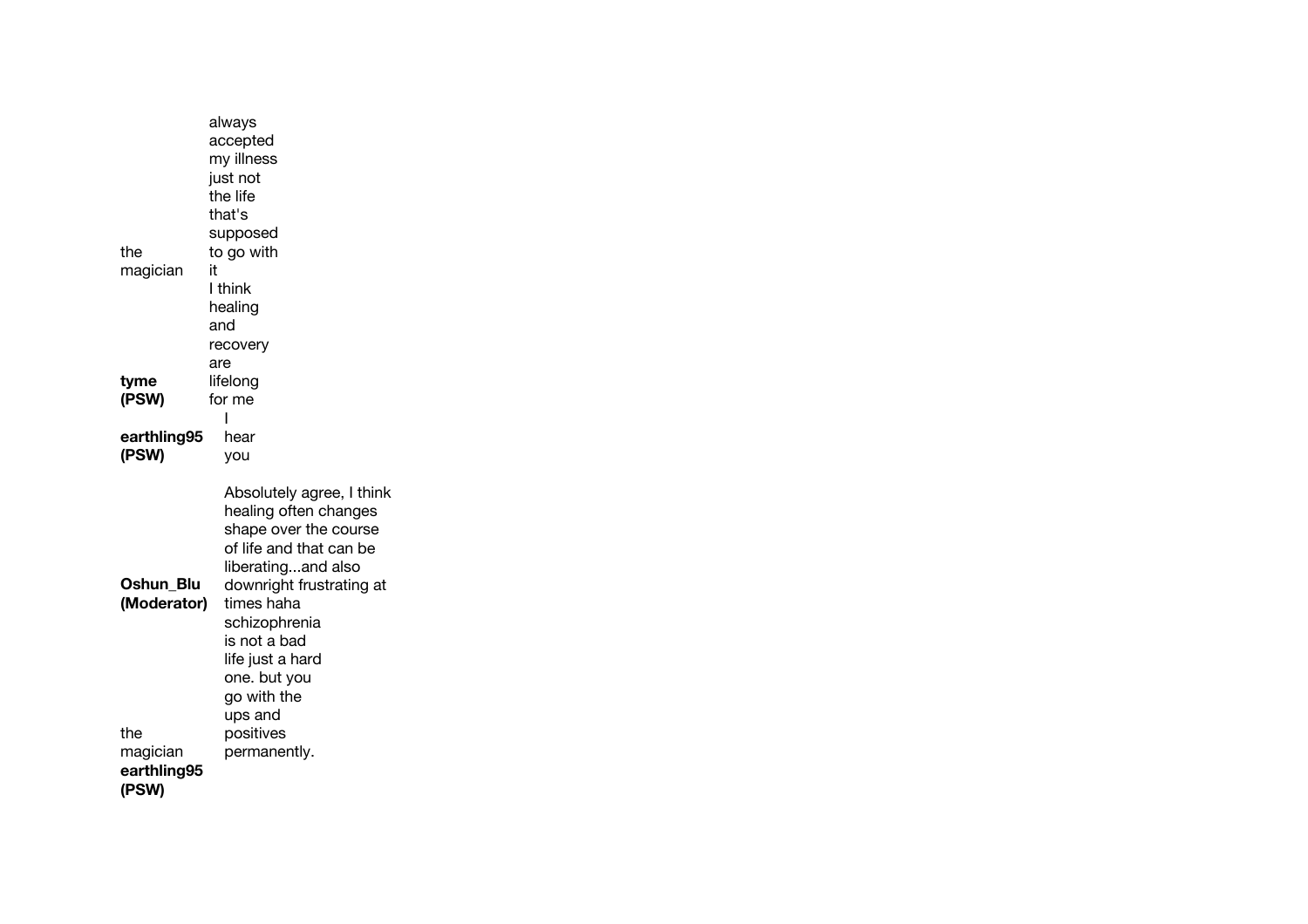|                      | 'Life is a<br>rollercoaster"-<br>Ronan<br>Keating<br>Q7.<br><b>Considering</b><br>the positives<br>and/or<br>negatives of<br>being<br>'different'-<br>how do you<br>feel overall<br>about the<br>concept of<br>what it                                                                          |
|----------------------|-------------------------------------------------------------------------------------------------------------------------------------------------------------------------------------------------------------------------------------------------------------------------------------------------|
| earthling95<br>(PSW) | means to be<br>"normal?"                                                                                                                                                                                                                                                                        |
| the<br>magician      | i think from my year level there were<br>about 5 people who committed<br>suicide. i think of my worst times and<br>how it could have been possibly<br>worse. how hard they must have felt<br>to go through with that. and not be<br>able to help or get help. all because<br>we weren't normal. |
| Oshun Blu            | "Normal is an<br>illusion. What is<br>normal for the<br>spider is chaos for<br>the fly"-Morticia<br>Addams. Pretty<br>much sums up my                                                                                                                                                           |
| (Moderator)          | overall feelings                                                                                                                                                                                                                                                                                |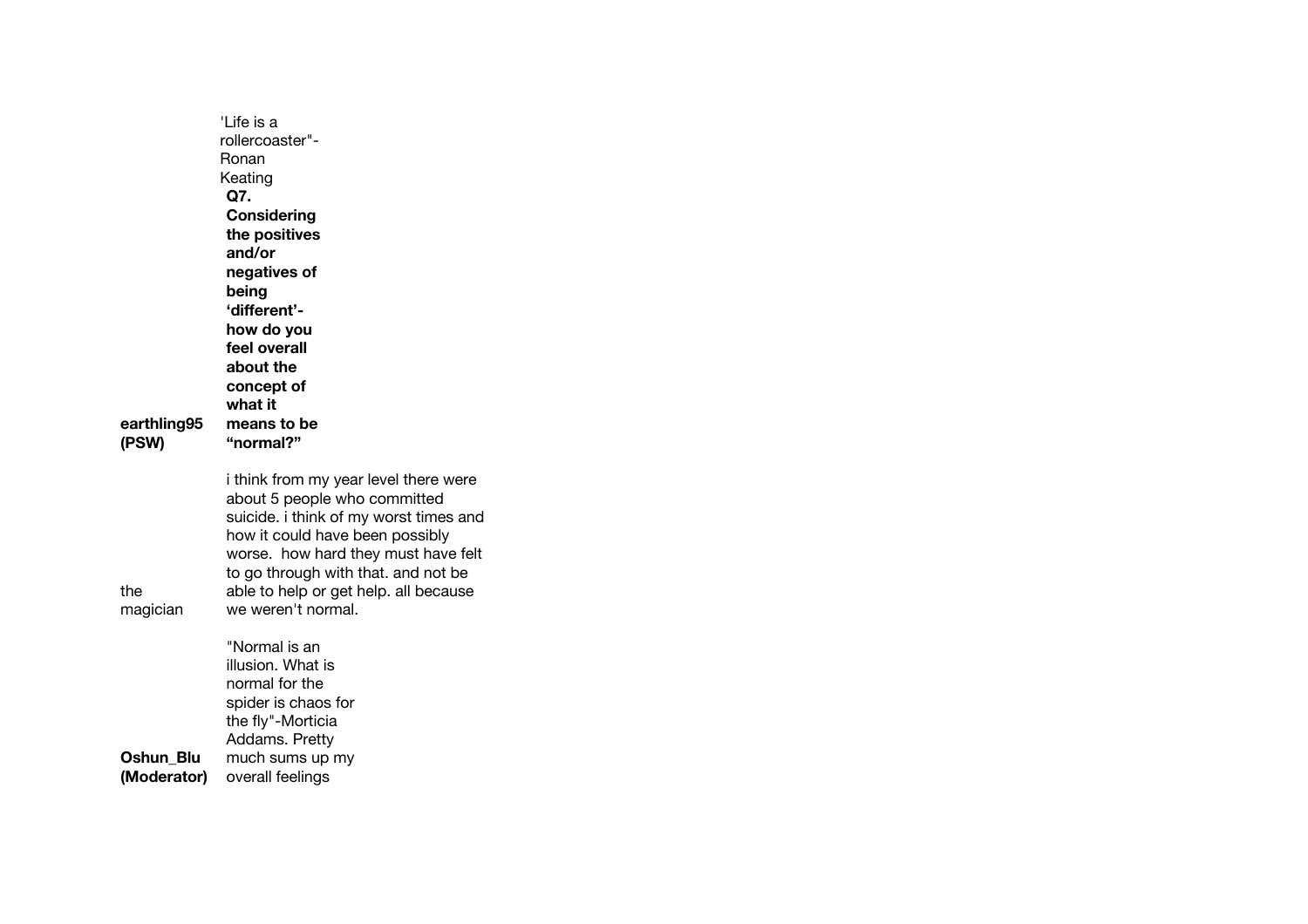|                      | about normal as a               |
|----------------------|---------------------------------|
|                      | concept                         |
|                      | I'm so                          |
|                      | sorry to                        |
| earthling95          | hear the                        |
| (PSW)                | magician.                       |
|                      |                                 |
|                      | That's                          |
|                      | awful                           |
|                      | @the                            |
|                      | magician.                       |
|                      | Im sorry                        |
|                      | you had                         |
|                      | to go                           |
| <b>TideisTurning</b> | through                         |
| (PSW)                | that                            |
|                      | So sad                          |
|                      | to hear                         |
| tyme                 | @the                            |
| (PSW)                | magician                        |
| teej                 | :grimacing:                     |
| the                  |                                 |
| magician             |                                 |
|                      | Thank you for sharing           |
|                      | that, @the magician. You've     |
|                      | touched on such an              |
|                      | important point about the       |
|                      | need for facilitation of spaces |
|                      | where people can feel           |
|                      | 'normal' within their           |
| Oshun_Blu            | differences. I'm sorry you      |
| (Moderator)          | had to experience that          |
|                      | Sorry. I'm                      |
|                      | having                          |
|                      | connection                      |
| teej                 | problems                        |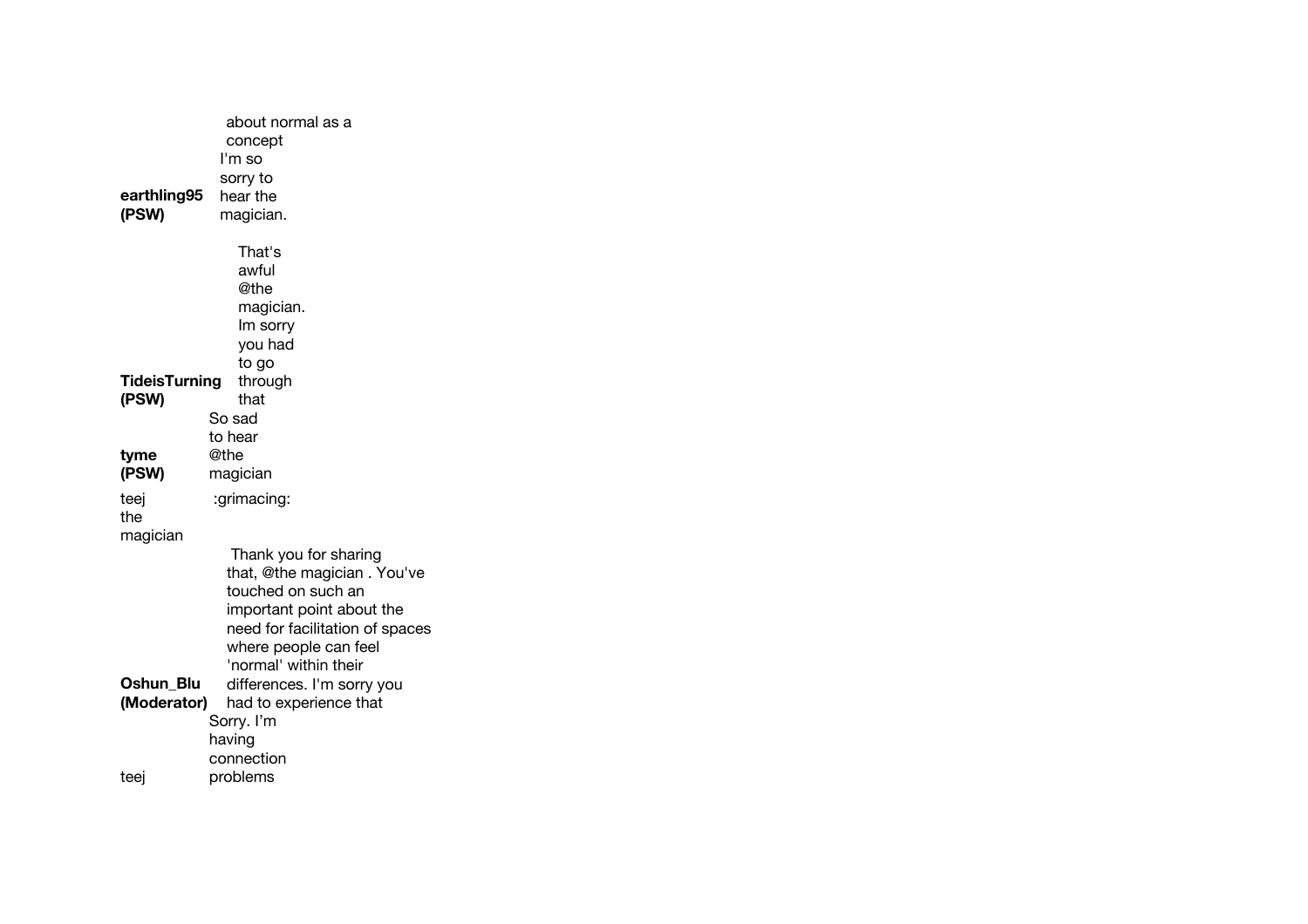I've heard it said before in the hearing voices space, that 'normal' is a setting on a washing machine rather than a state of being for a person. I really like this. What I'm going to try to do going forward is, if I think of normal in relation to me, is to look at 'my normal'. That is, what is normal, for me rather than trying to think of normal as a subjective concept, which, thinking more about it, I don't think it is! Just like every person is different, everyone will have different ideas of what 'normal' is, and the meaning of 'normal' will be different for all of us as individuals. Everyone is different, and not only is that ok (even when it might not feel that way), but it's actually kind of awesome, because not only are our differences what make us unique, they're also an important part of what make us who we are.

**TideisTurning (PSW)**

| "What the hell is   |
|---------------------|
| ADD my friends say  |
| I should act my     |
| agewhat's my age    |
| again? what's my    |
| age again♪♪"        |
| Sums up the whole   |
| experience of being |
| 'normal' for me.    |
| haha:)              |
| Thank you for       |
| sharing             |
| @TideisTurning      |
| (PSW) . So          |
| insightful.         |
| Especially that     |
| 'normal' is a       |
| setting on a        |
| washing             |
| machinelove         |
| the analogy.        |
|                     |
| All good            |
| @Teej. Just do      |
| the best you        |
|                     |
| can :)              |
| Well said           |
| @TideisTurning      |
|                     |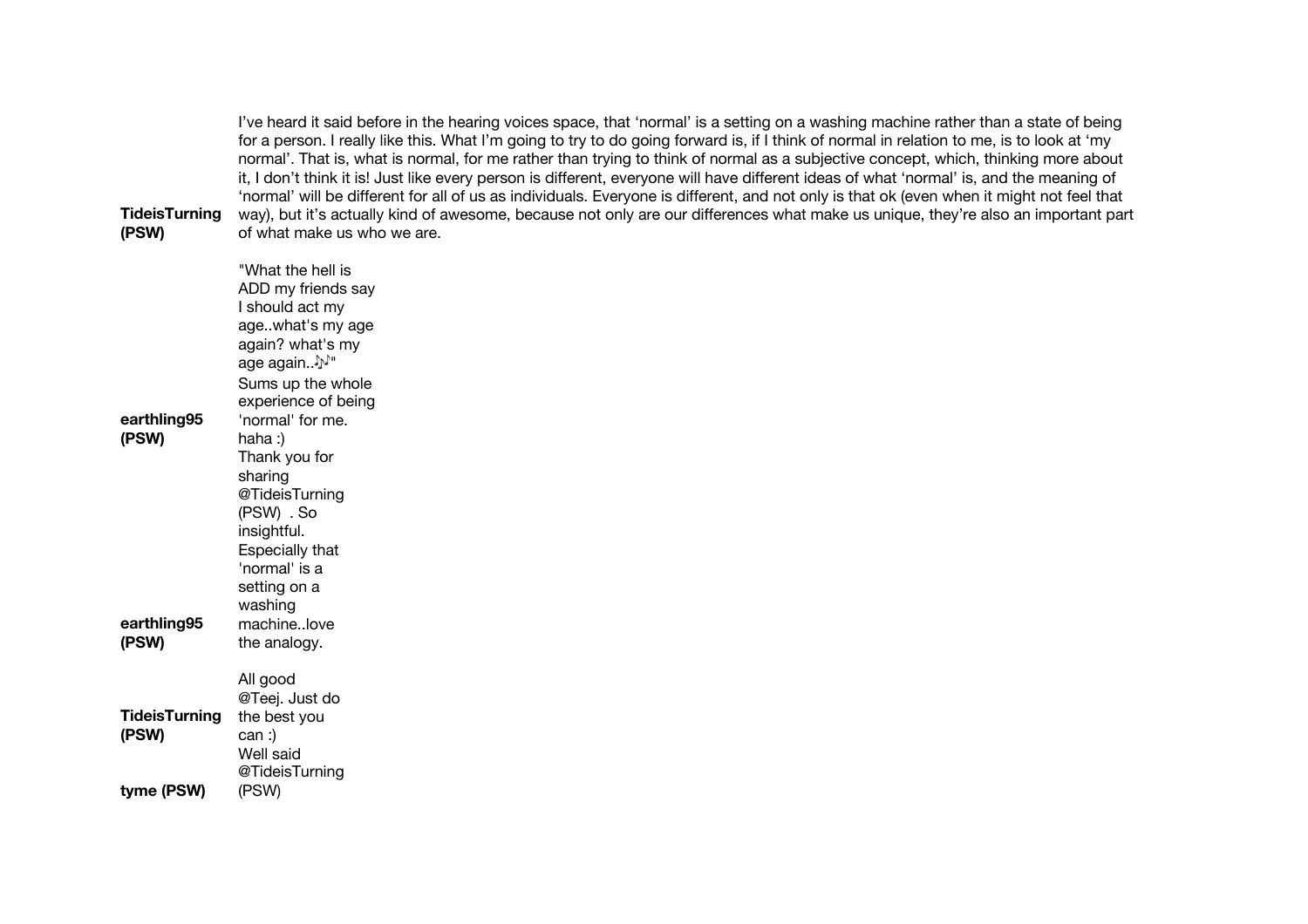|             | How do you find          |
|-------------|--------------------------|
|             | your new normal          |
|             | when everyone            |
|             | around you is            |
|             | waiting for your         |
|             | old normal to            |
| teej        | come back?               |
|             | @teej pehaps             |
|             | they'll stop             |
|             | waiting once             |
|             | they realise             |
|             | your new                 |
|             | normal is                |
|             | better than              |
| tyme        | your old                 |
| (PSW)       | normal?                  |
|             | point out                |
|             | everyone                 |
|             | changes                  |
|             | with time                |
|             | experiences              |
|             | find new                 |
|             | people to                |
| the         | share that               |
| magician    | with                     |
|             |                          |
|             | or they will<br>have the |
|             | mindfulness              |
|             | to meet you              |
|             | where you're             |
|             | at and nurture           |
| earthling95 | your new                 |
| (PSW)       | normal :)                |
|             |                          |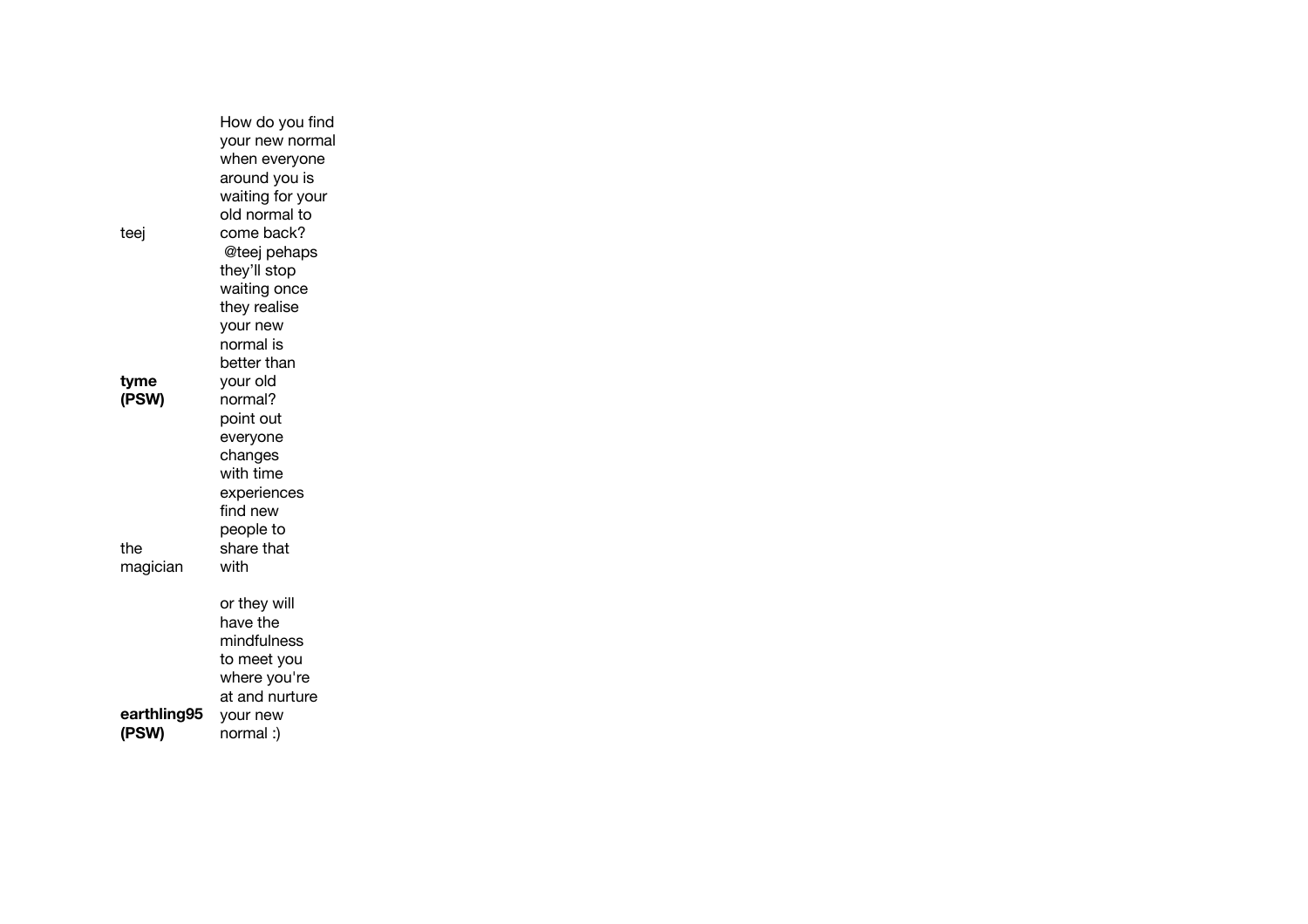| tyme<br>(PSW)<br>earthling95<br>(PSW) | @teej if we keep<br>striving for the<br>old normal, we<br>forget to live in<br>the present -<br>what we actually<br>have control<br>over?<br>Well<br>said.<br>But<br>the<br>truth is<br>my<br>new<br>normal<br>isn't<br>better,<br>and<br>most<br>people<br>see it |
|---------------------------------------|--------------------------------------------------------------------------------------------------------------------------------------------------------------------------------------------------------------------------------------------------------------------|
| teej                                  | as<br>worse<br>and<br>accept                                                                                                                                                                                                                                       |
|                                       | as<br>long<br>as                                                                                                                                                                                                                                                   |
| the                                   | youre                                                                                                                                                                                                                                                              |
| magician                              | happy                                                                                                                                                                                                                                                              |
|                                       | That's a really<br>good question<br>@teej. I feel like it's                                                                                                                                                                                                        |
|                                       | a case of just                                                                                                                                                                                                                                                     |
| <b>TideisTurning</b>                  | being you, and                                                                                                                                                                                                                                                     |
| (PSW)                                 | being true to                                                                                                                                                                                                                                                      |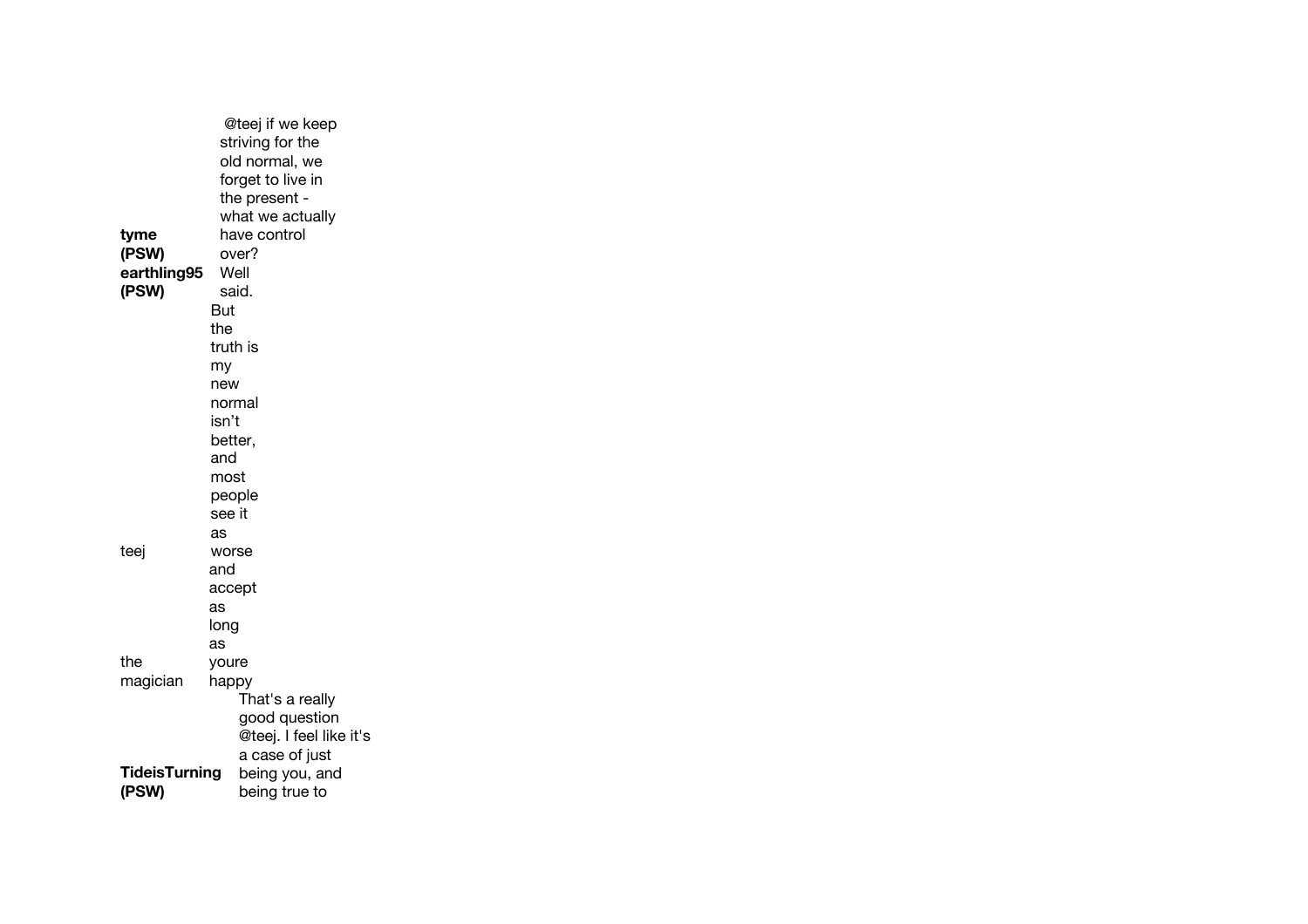|                  | yourself. ou get to<br>decide what<br>opinions feel<br>important to listen<br>to :)<br>That's a really good question, @teej and I<br>think that after spending a while getting to                                             |
|------------------|-------------------------------------------------------------------------------------------------------------------------------------------------------------------------------------------------------------------------------|
| <b>Oshun Blu</b> | know yourself and nurturing those parts of<br>yourself, it becomes a matter of other<br>people getting to know you again too. Some<br>people will leave, because change is hard.<br>But the ones who stay? Those are the ones |
| (Moderator)      | to hold onto                                                                                                                                                                                                                  |
|                  | you                                                                                                                                                                                                                           |
|                  | have to                                                                                                                                                                                                                       |
| the              | like<br>yourself                                                                                                                                                                                                              |
| magician         | first                                                                                                                                                                                                                         |
|                  | @teej , l                                                                                                                                                                                                                     |
|                  | too had a                                                                                                                                                                                                                     |
|                  | worse                                                                                                                                                                                                                         |
|                  | normal                                                                                                                                                                                                                        |
|                  | before a                                                                                                                                                                                                                      |
|                  | better                                                                                                                                                                                                                        |
|                  | normalif                                                                                                                                                                                                                      |
| that             |                                                                                                                                                                                                                               |
| tyme             | makes                                                                                                                                                                                                                         |
| (PSW)            | sense                                                                                                                                                                                                                         |
|                  | Q: Have you learned                                                                                                                                                                                                           |
|                  | anything helpful from                                                                                                                                                                                                         |
|                  | others' experiences                                                                                                                                                                                                           |
|                  | here tonight that you                                                                                                                                                                                                         |
|                  | might be able to                                                                                                                                                                                                              |
|                  | apply in your own                                                                                                                                                                                                             |
| earthling95      | life? If yes, what did                                                                                                                                                                                                        |
| (PSW)            | you learn?                                                                                                                                                                                                                    |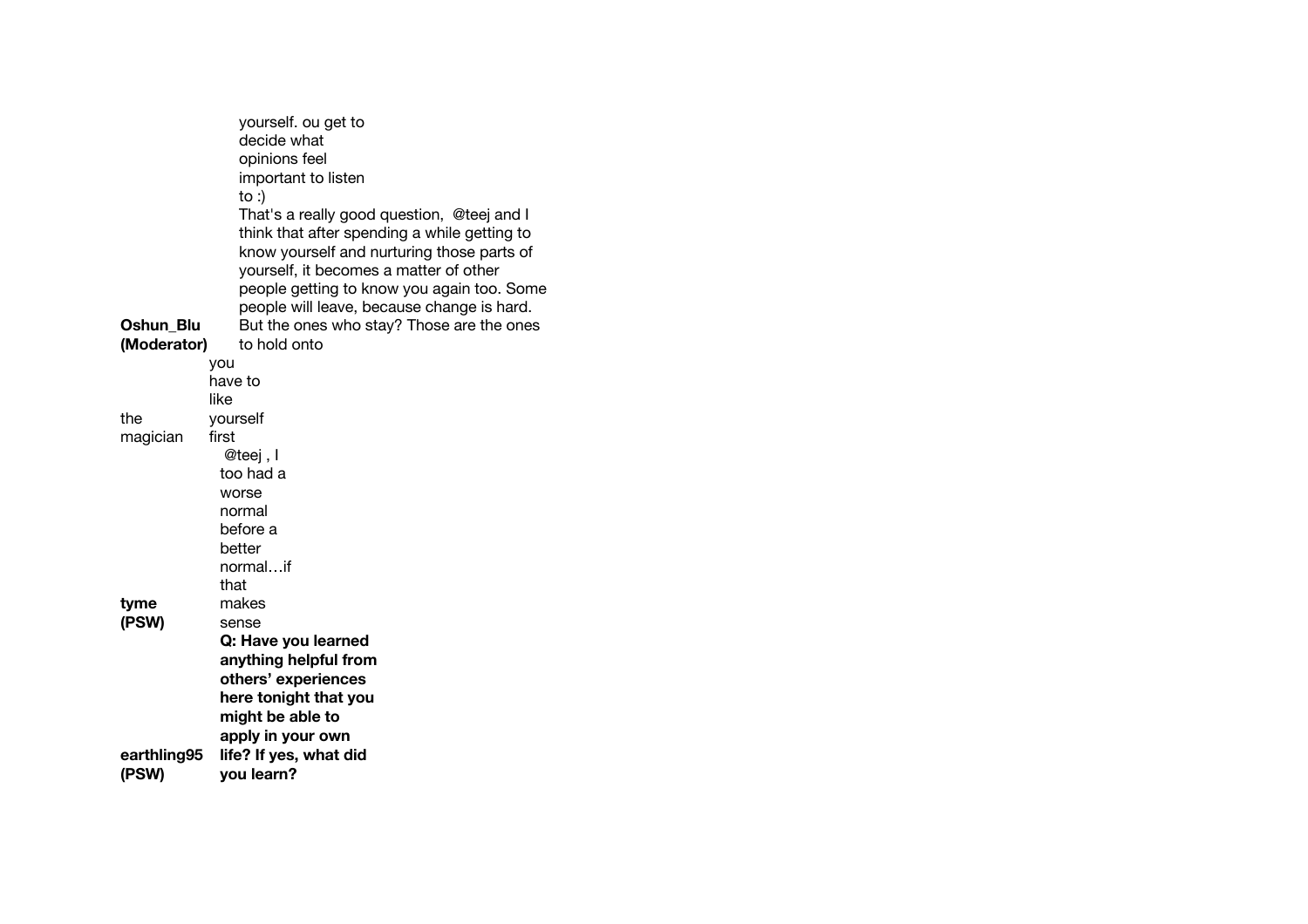teej I think I feel the pressure because of my age as well. Coming to learn who you really are in your 50s feels overwhelming at times magician that other people can feel on the outside too teej **GRAND CALL AND STATE** for all the above replies. **tyme (PSW)** Tonight was such a powerful conversation. I've appreciated everyone's share from tonight, regardless of where each person's journey is in finding their normal I think that is what I've learned tonight, that everyone has had their own experiences and learning

the

teej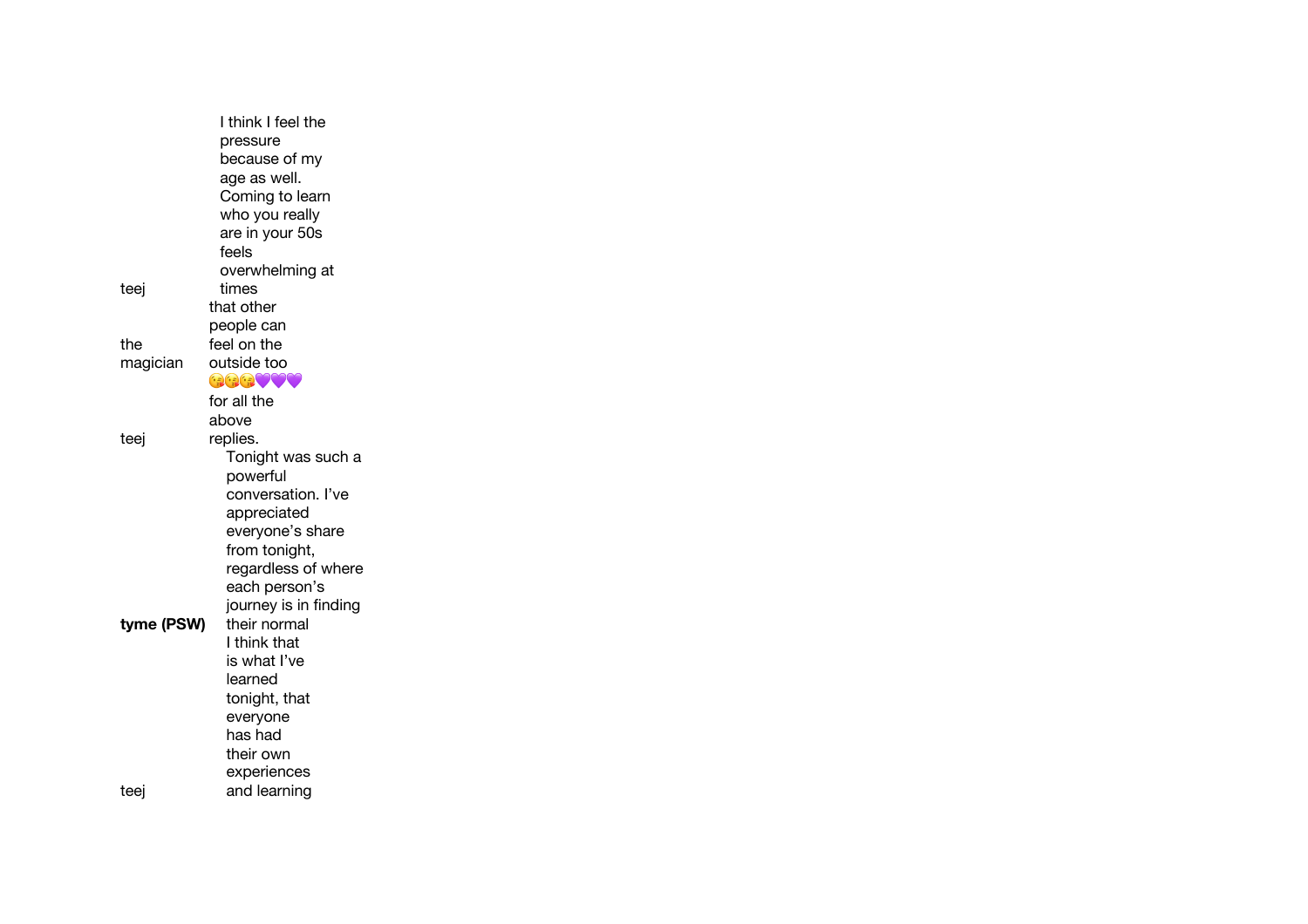|                      | to find a                                   |
|----------------------|---------------------------------------------|
|                      | "normal" for                                |
|                      | them                                        |
|                      | Il have learned so much from you all, to be |
|                      | honest. Sometimes being a human is really   |
|                      | weird and messy. But in these spaces, that  |
|                      | weird stuff that we were told we have to    |
|                      | keep secret becomes so powerful. Shame      |
|                      | dies when stories are shared. Thanks for    |
| Oshun_Blu            | being so open with your stories             |
| (Moderator)          | here: purple_heart:                         |
|                      | thankyou                                    |
|                      | I'm going to                                |
| the                  | catch some                                  |
| magician             | Netflix:nerd:                               |
|                      | I feel like my                              |
|                      | biggest                                     |
|                      | takeaways                                   |
|                      | this evening                                |
|                      | are some                                    |
|                      | wonderful                                   |
|                      | quotes from                                 |
|                      | all of you, like                            |
|                      | "quality over                               |
| <b>TideisTurning</b> | quantity" with                              |
| (PSW)                | relationships<br>Thank you                  |
|                      | for your                                    |
|                      | courage                                     |
|                      | and                                         |
| earthling95          | vulnerability                               |
| (PSW)                | folks.                                      |
|                      | So true                                     |
|                      | - Shame                                     |
|                      | dies when                                   |
| tyme                 | stories are                                 |
| (PSW)                | shared                                      |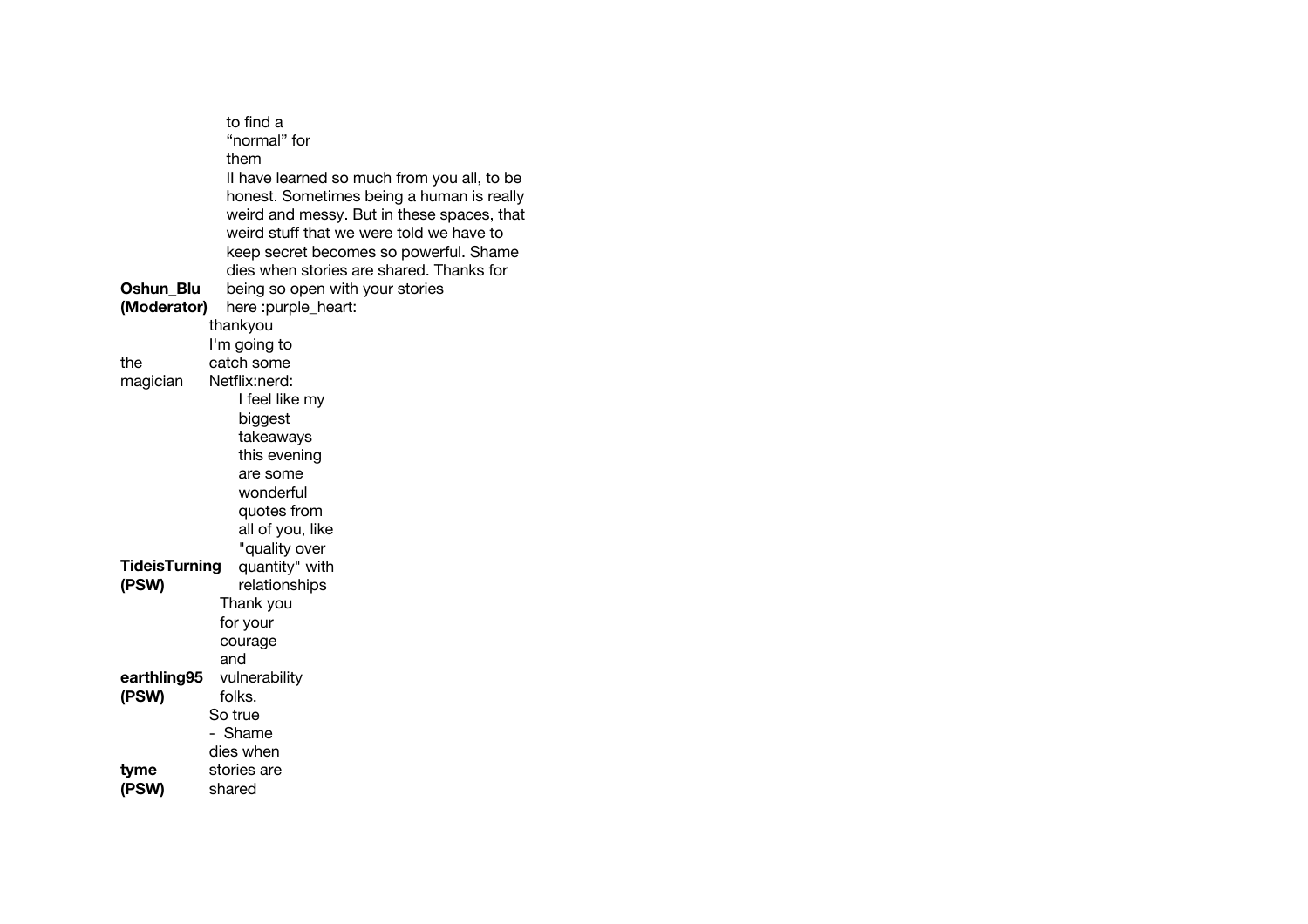|                      | @Oshun Blu<br>(Moderator)<br>@Oshun Blu<br>(Moderator) maybe<br>you just helped me                                       |
|----------------------|--------------------------------------------------------------------------------------------------------------------------|
|                      | come to terms with                                                                                                       |
|                      | maybe it's the fear of<br>losing some close to                                                                           |
|                      | me that keeps me                                                                                                         |
| teej                 | stuck                                                                                                                    |
|                      | pain                                                                                                                     |
|                      | shared                                                                                                                   |
|                      | is                                                                                                                       |
|                      | halved                                                                                                                   |
| the                  | . here                                                                                                                   |
| magician             | too.                                                                                                                     |
|                      | oh @teej!                                                                                                                |
|                      | My heart<br>is all                                                                                                       |
|                      | bursting                                                                                                                 |
|                      | and warm                                                                                                                 |
|                      | over here,                                                                                                               |
|                      | thank you                                                                                                                |
|                      | for being                                                                                                                |
|                      | SO                                                                                                                       |
|                      | vulnerable                                                                                                               |
| <b>Oshun Blu</b>     | here.                                                                                                                    |
| (Moderator)          | Truly $<$ 3                                                                                                              |
|                      | Q: Tonight's topic may have                                                                                              |
|                      | brought up some heavy                                                                                                    |
|                      | feelings as we talked about                                                                                              |
|                      | difficult life experiences and<br>perhaps comparing them to<br>others. Would some self-<br>care be helpful for you after |
| earthling95<br>(PSW) | we finish? If so, what might<br>you do?                                                                                  |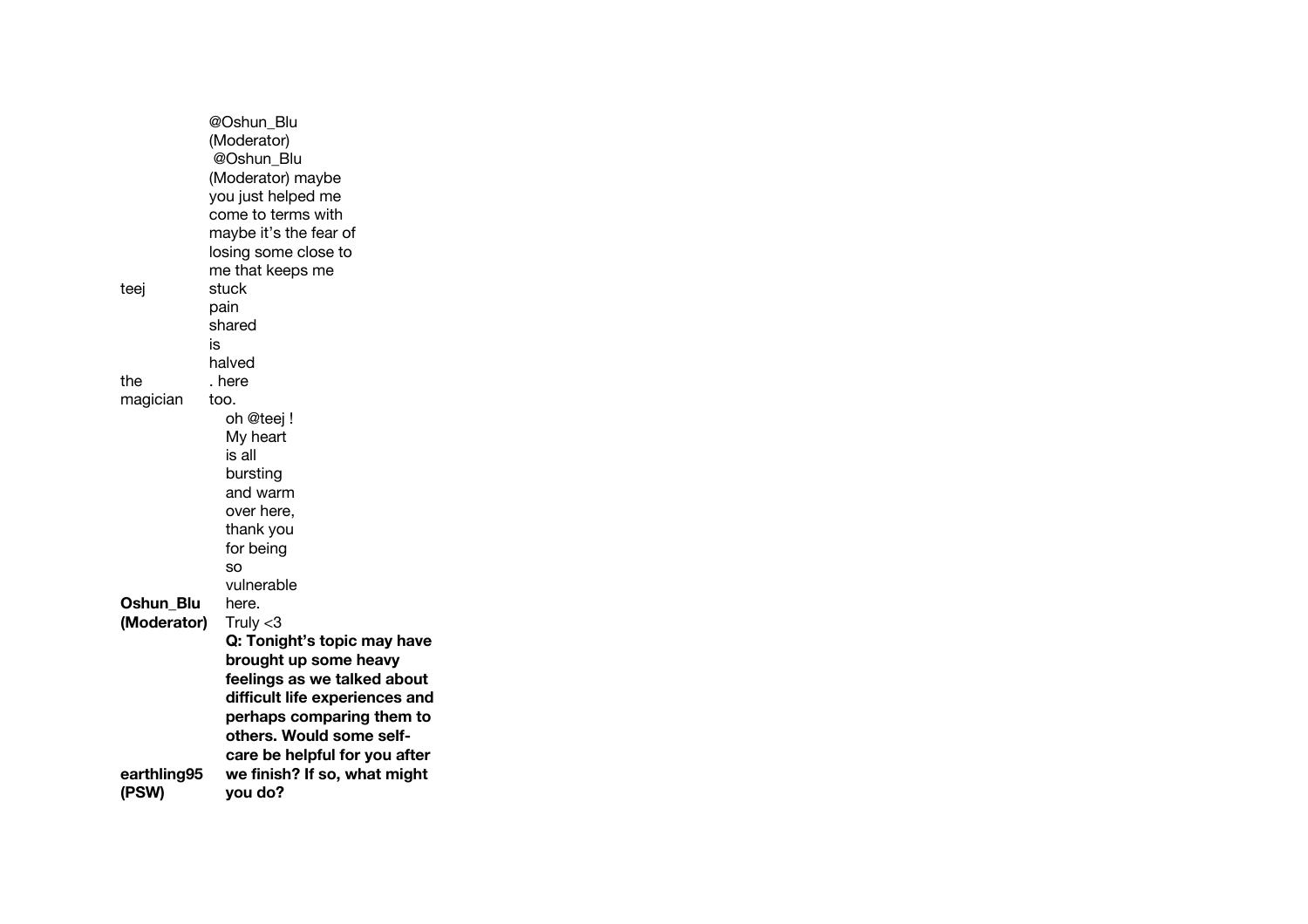|             | Yep it                                                                                                                                                       |
|-------------|--------------------------------------------------------------------------------------------------------------------------------------------------------------|
|             | did but                                                                                                                                                      |
|             | I'm all                                                                                                                                                      |
|             | ok. Will                                                                                                                                                     |
|             | chill                                                                                                                                                        |
|             | out                                                                                                                                                          |
|             | and                                                                                                                                                          |
| teei        | distract<br>I might                                                                                                                                          |
|             | sleep                                                                                                                                                        |
|             | early and                                                                                                                                                    |
|             | have a                                                                                                                                                       |
|             | cheeky                                                                                                                                                       |
| earthling95 | caramel                                                                                                                                                      |
| (PSW)       | chocolate!                                                                                                                                                   |
|             | I am                                                                                                                                                         |
|             | going to                                                                                                                                                     |
|             | go cuddle                                                                                                                                                    |
|             | my cats                                                                                                                                                      |
|             | and                                                                                                                                                          |
|             | watch a                                                                                                                                                      |
| Oshun Blu   | movie I                                                                                                                                                      |
| (Moderator) | think:)                                                                                                                                                      |
|             | Night all<br>$\blacktriangledown$ (a) $\blacktriangledown$ (c)                                                                                               |
| teei        |                                                                                                                                                              |
|             | We'd like to invite you to complete a survey reflecting on your                                                                                              |
|             | experience in this Peer Group Chat. As we're trialling this service,                                                                                         |
|             | we'd love to hear any feedback you may have. It will only take a few                                                                                         |
| earthling95 | minutes to complete. Please click this                                                                                                                       |
| (PSW)       | link: https://sane.au1.qualtrics.com/jfe/form/SV 5uUF0sHJRKQ6wyW                                                                                             |
|             | Here are some further resources we recommend having a look at: 1: What is "normal" and what is "different?" https://www.youtube.com/watch?v=Zz0Xcnea         |
|             | Sometimes we may feel that our experiences with trauma are isolated to us, or the exception to the rule in terms of human experience.                        |
|             | Trauma is quite normal, unfortunately- and the figures presented at the beginning of this article use a fairly conservative understanding of trauma-         |
|             | not including things like neglect, verbal and emotional abuse, bullying, etc. So how much higher might the actual figure be? For better or for worse, trauma |
| earthling95 | is not an uncommon human experience (if anything, it appears almost universal) https://www.bu.edu/sph/news/articles/2018/trauma-and-its-aftermath/           |
| (PSW)       | 3: Perhaps it could be helpful to try and focus on comparing our experiences to our own journeys, and not to others:                                         |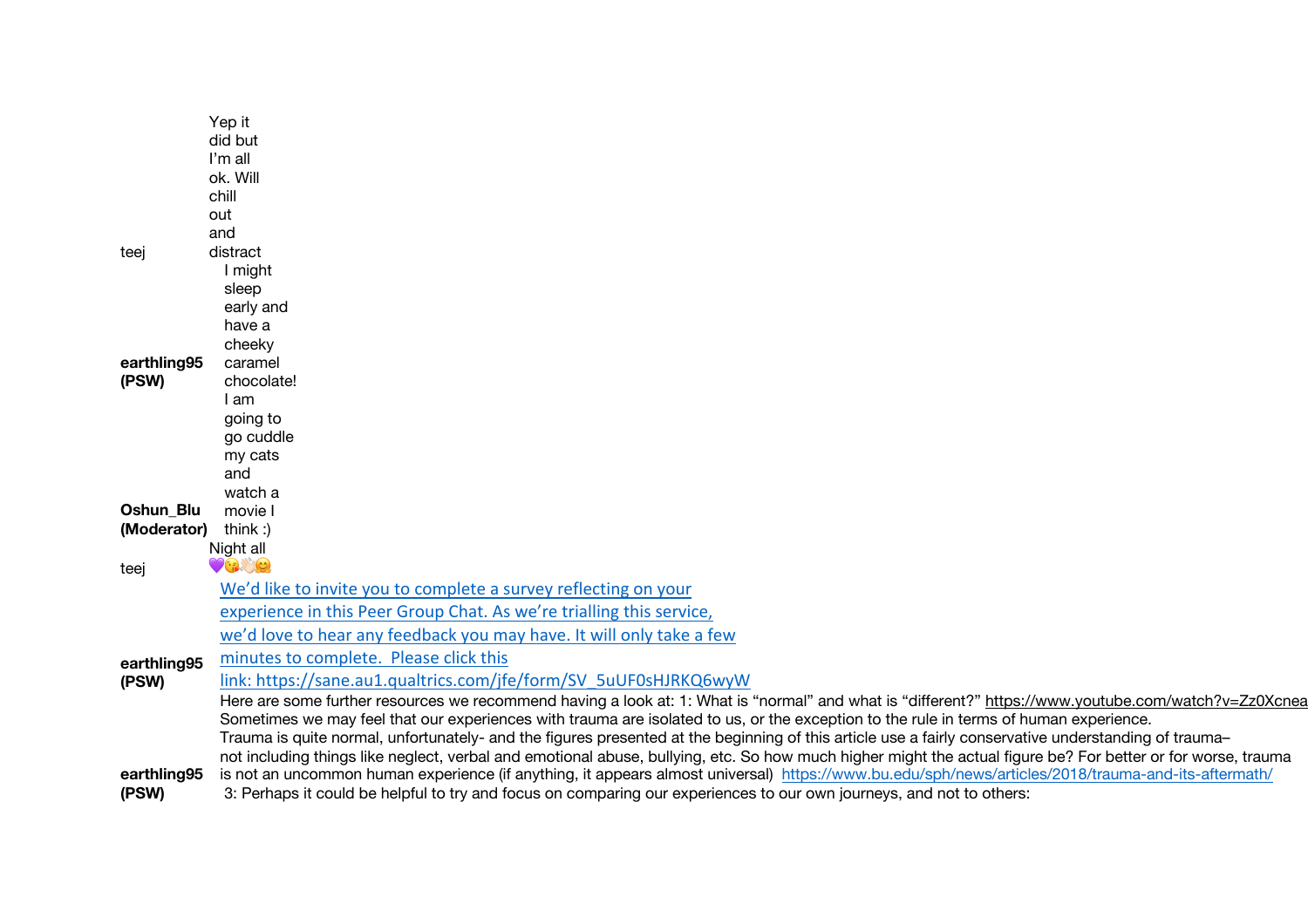|             |                      | see you                                                     |
|-------------|----------------------|-------------------------------------------------------------|
|             |                      | next                                                        |
|             |                      | week                                                        |
|             |                      | people.                                                     |
|             |                      | my                                                          |
|             |                      | weekly                                                      |
|             | the                  | reality                                                     |
|             | magician             | window.                                                     |
|             |                      | g'night                                                     |
|             |                      | everyone,                                                   |
|             |                      | thanks again                                                |
|             |                      | for tonight. I<br>love it when I                            |
|             |                      | get to come                                                 |
|             |                      | hang out here                                               |
|             | <b>Oshun Blu</b>     | with you                                                    |
| (Moderator) |                      | all :blush:                                                 |
|             |                      | Thank you for joining, and we hope you enjoyed the          |
|             |                      | discussion $\circ$<br>If you'd like to be informed when our |
|             |                      | next Peer Group Chat will be taking place, you can          |
|             |                      | sign up to our mailing list                                 |
|             |                      | here https://www.sane.org/peer-support/online-              |
|             | earthling95          | mental-health-meet-up. You can also ask questions           |
|             | (PSW)                | for us to discuss in future peer chats!                     |
|             |                      | Thank you                                                   |
|             |                      | so much                                                     |
|             |                      | everyone                                                    |
|             |                      | for being                                                   |
|             |                      | here and                                                    |
|             |                      | sharing                                                     |
|             |                      | witus so                                                    |
|             | <b>TideisTurning</b> | generously                                                  |
|             | (PSW)                | :)                                                          |

https://www.enlightenedsolutions.com/how-to-quit-comparing-yourself-to-others-and-focus-on-recovery/